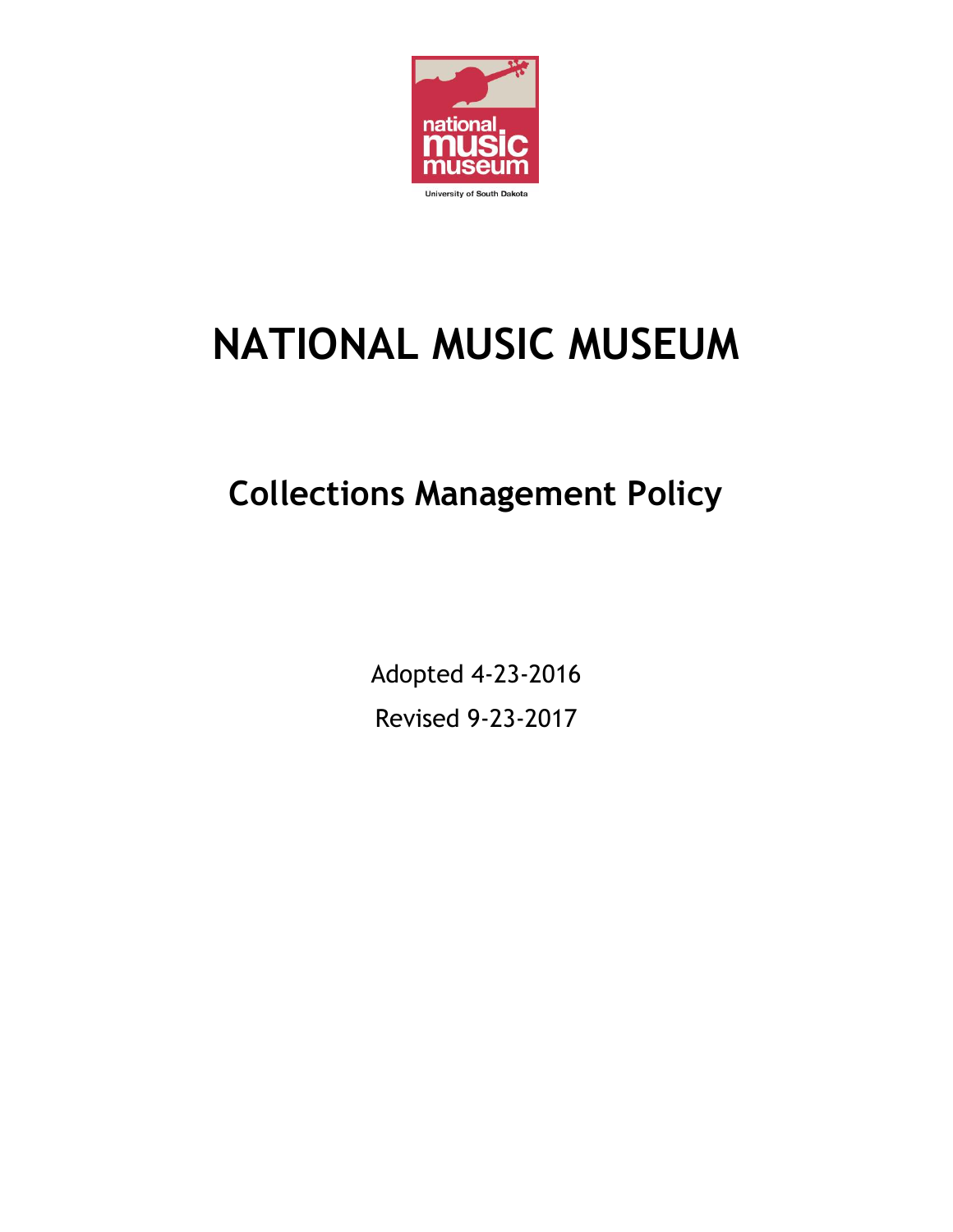# **Table of Contents**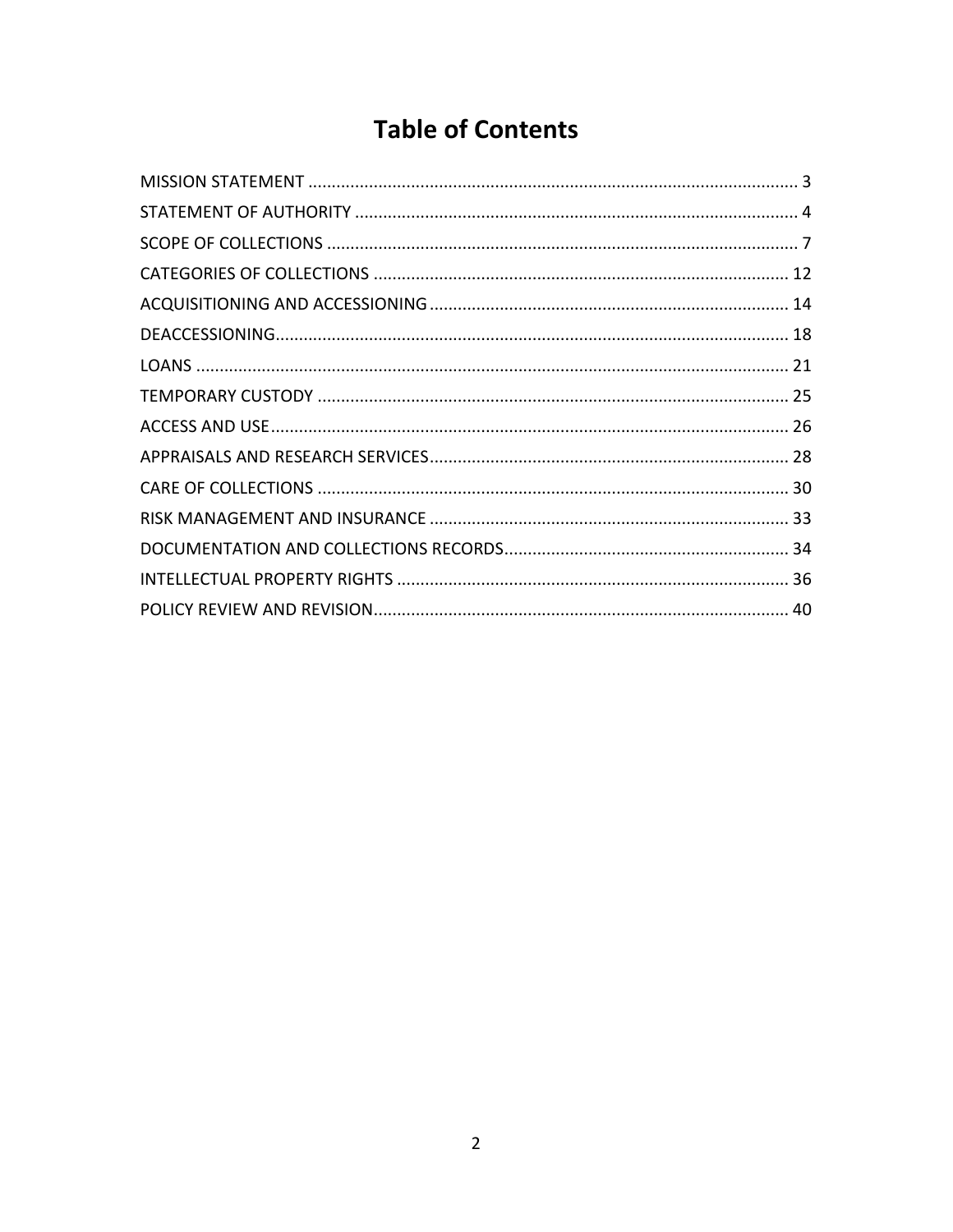## **MISSION STATEMENT**

<span id="page-2-0"></span>The mission of the National Music Museum is to explore, enjoy, and preserve the world of musical instruments. (September 23, 2017)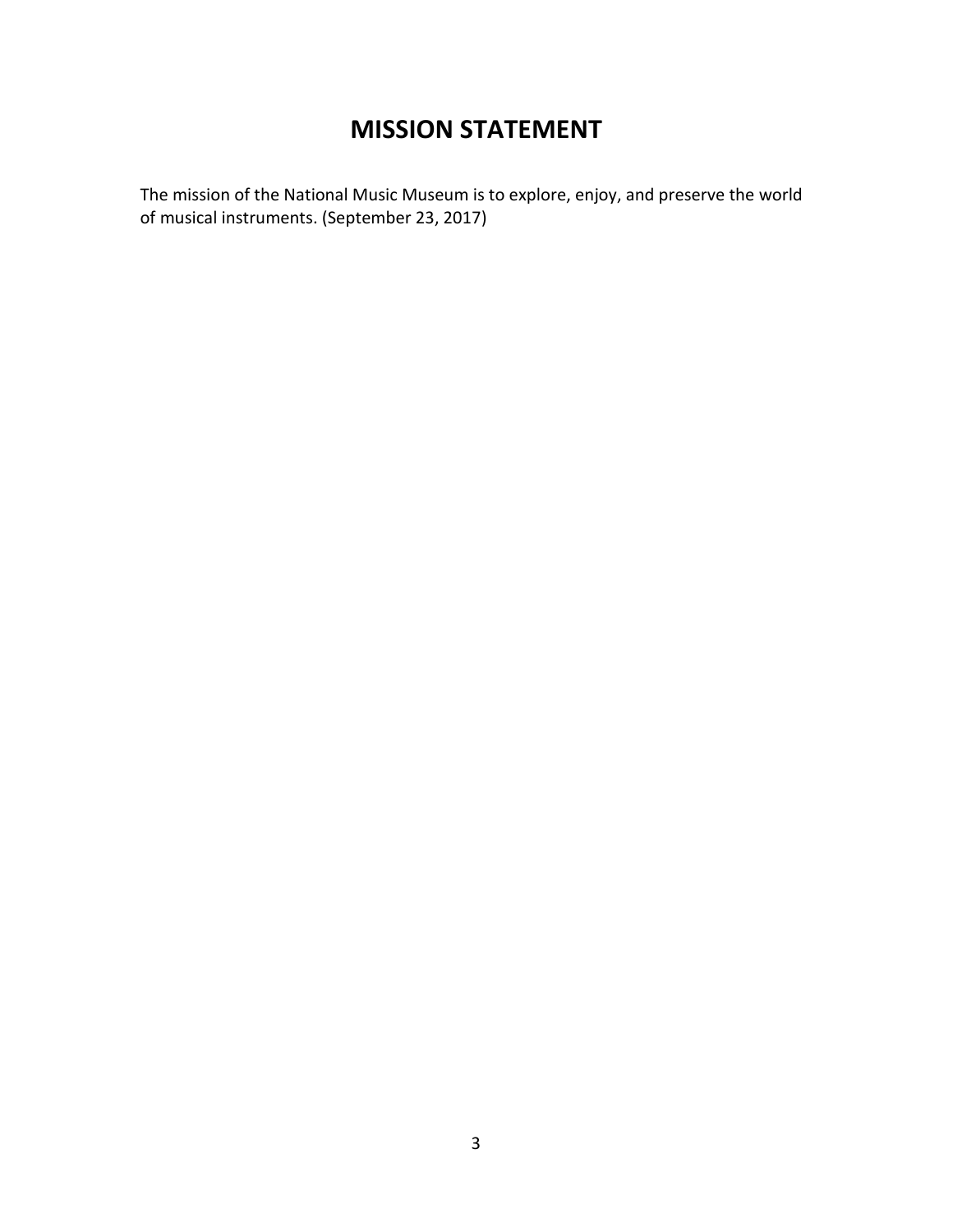# **STATEMENT OF AUTHORITY**

<span id="page-3-0"></span>The National Music Museum functions as a partnership between the privately-funded, not-for-profit *National Music Museum: America's Shrine to Music, Inc.,* and the statefunded *University of South Dakota.* (The NMM's name was changed, effective in 2002, from its original name, *The Shrine to Music Museum.)*

The University of South Dakota is a member of the South Dakota regental system; the South Dakota Board of Regents has the constitutional authority to govern the system of public higher education in the State of South Dakota. BoR policies govern all USD operations and inform many NMM Inc. policies and practices.

#### **Board of Trustees**

The Corporation is governed by a Board of Trustees. NMM by-laws allow a Board of up to 40 trustees, but typical numbers are in the 25-30 range. Officers and committees of the Board are outlined in the corporate by-laws. The functions and responsibilities of the Board include:

- Ensure the NMM's overall ability to actualize its mission and its multiple roles for a broad, diverse constituency.
- The Board of Trustees consults with USD in the selection and hiring of the NMM Director.
- Ensure effective organizational planning.
- Ensure that the NMM has adequate resources to fulfill its mission.
- Monitor the NMM's activities and programs.
- Adhere to the Articles of Incorporation, the By-laws, and other governing documents of the institution.
- Establish basic policies and objectives.
- Approve an annual budget, major fiscal undertakings, and initiatives of broad, institutional import.
- Solicit and develop funding sources to sustain the NMM's mission, programs, and projects.
- Lead major initiatives, as required, including facility expansion and modernization.
- Elect officers, members-at-large, and appoint such committees as needed for effective governance.
- Agree not to disclose confidential Board information, unless authorized by the Board or required to do so by law.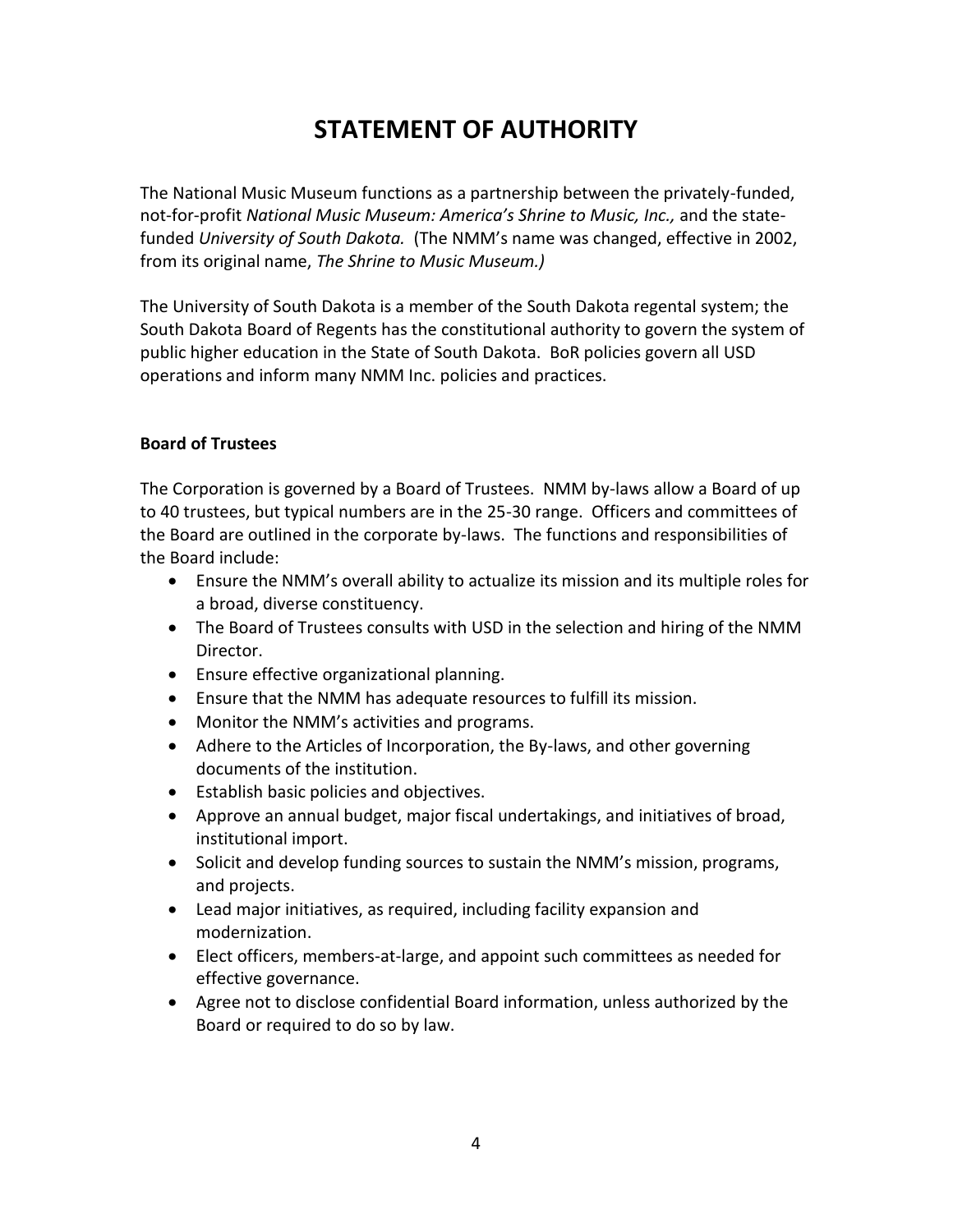#### **Shared Responsibilities with the University of South Dakota**

The relationship between USD and NMM is governed by working agreements identifying the responsibilities for each organization:

#### **The University of South Dakota:**

- holds title to the Arne B. Larson Collection of musical instruments.
- provides facilities, utilities, and custodial and security services.
- provides a professional staff responsible for management, conservation, research, and teaching, along with the necessary supplies and materials.

#### **The Board of Trustees:**

- holds title to all musical instruments, archives, and other artifacts, excluding the Arne B. Larson Collection.
- owns the display cases and exhibit materials.
- manages the endowment funds.
- provides funding and is responsible for acquisitions, public exhibitions and programs, and marketing the NMM.
- advocates for the continued public and private support of the NMM.
- provides additional staff to complement USD personnel.

#### **Director of the National Music Museum**

The Director is the chief executive overseeing all NMM operations. The Director is an employee of the University of South Dakota, supervised by the Dean of the College of Fine Arts. As a State employee, the Director follows the dictates of the State of South Dakota, its Board of Regents, and the President of USD.

The Director is also responsible for executing the policies and directives of the Board of Trustees of NMM Inc., which delegates to the Director authority for managing its operational budget and supervising its staff. The Director, therefore, reports also to Chair of the Board of Trustees, in addition to the Dean of the USD College of Fine Arts.

Responsibility for the management of the NMM's collections lies ultimately with the Director who is informed by the NMM's institutional policies and procedures. Specific management responsibilities may be delegated to appropriate members of the staff.

#### **Staff of the National Music Museum**

The NMM staff, whether employed by USD or NMM Inc., are likewise guided by the NMM's policies and procedures in their work with all collections. Specific responsibilities are outlined in job descriptions for each position.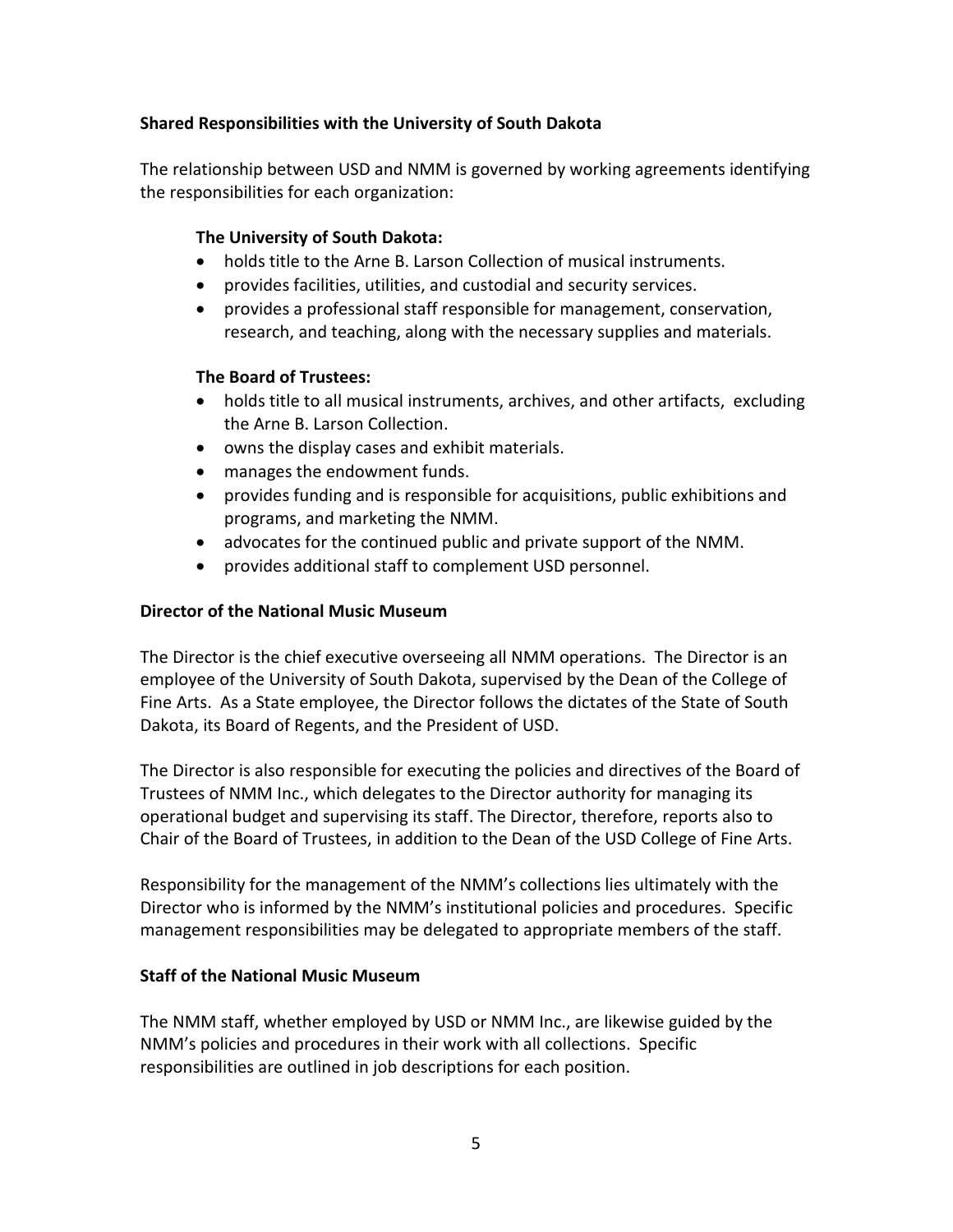The Curatorial Team is responsible for creating and maintaining detailed records of the collection and, in consultation with the Conservator, for insuring the physical well-being of the collection through regular evaluation, maintenance, and risk management. Curators provide expert input regarding the use of each object, balancing conservation and maintenance needs with providing access for the general public, through exhibitions, or for specialized researchers and performers.

#### **Curatorial Team**

The Curatorial Team of the NMM is comprised of curators, the collections manager, conservator, and other staff as appointed by the Director or Senior Curator.

This Curatorial Team is guided by the policies and procedures outlined in this document. Its meetings provide a forum for discussing proposed acquisitions and deaccessions, loans, exchanges, and exhibits. The committee identifies collections-related matters that need to be brought to the attention of the Board of Trustees. The review and updating of this document is also the purview of this committee.

#### **Collections Committee of NMM Inc.**

NMM Inc. by-laws stipulate a Collections Committee as a permanent, standing committee. Its members are appointed by the Chair of the Board. The authority of the Collections Committee extends specifically to collections purchased and owned by the NMM Inc., but this committee may also provide advice and recommendations related to the founding collection of the NMM, the Arne B. Larson Collection, which is the property of the State of South Dakota.

This committee evaluates recommendations from the Curatorial Team as outlined in the Acquisitions/Deaccessions policy of this document. The Collections Committee advances these recommendations, with its counsel and advice, to the Executive Committee or full board for final action.

#### **Dean of the College of Fine Arts of the University of South Dakota**

The Dean of the USD College of Fine Arts is authorized, on behalf of the State of South Dakota, to oversee decisions specifically related to the founding collection of the NMM, the Arne B. Larson Collection, which is the property of the State of South Dakota. Generally, the Dean can expect advice and recommendations from the Curatorial Team and/or the Collections Committee regarding the ABL Collection, following the guidelines of the NMM's Collections Management Policy and Code of Ethics.

The Dean is also supervisor of the Director of the NMM. The Dean serves as an *exofficio* member of the NMM Board of Trustees.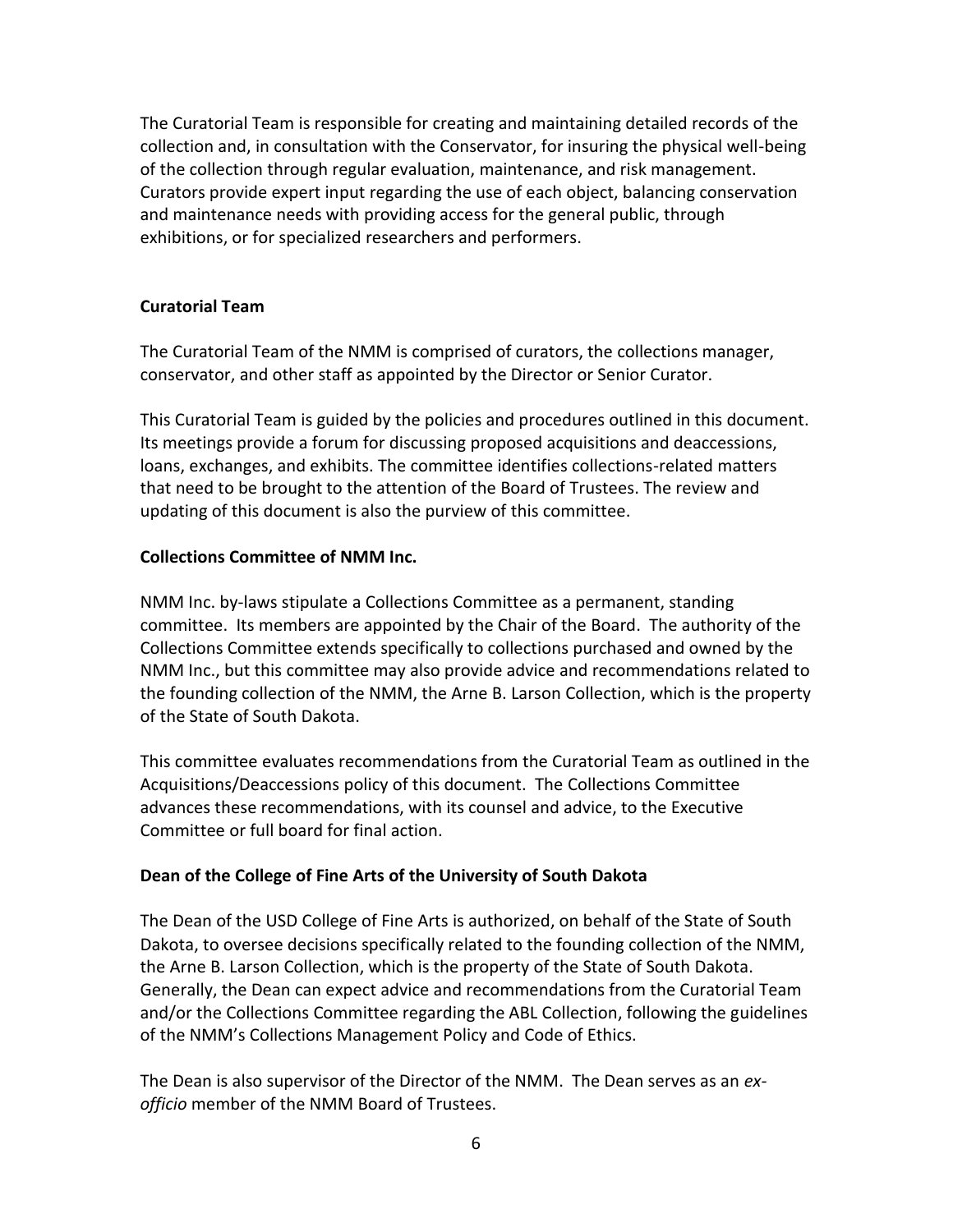# **SCOPE OF COLLECTIONS**

<span id="page-6-0"></span>The collections of the National Music Museum reflect the organization's mission by their emphasis on musical instruments "from the commonplace to the rare," accompanied by materials that relate to and support the musical instrument collection, including library and archival materials, images, music, and sound recordings. Objects are acquired by donation, purchase, bequest, or transfer. The NMM's philosophy of collecting and direction for future growth involves considering objects that provide information about instrument making, material culture, the development of instruments, and instrumental performance that is not otherwise represented in the collections, with consideration toward future exhibiting and research needs.

The NMM's collections shall be used for:

- **Exhibition within the NMM**
- **Diamological research and scholarly activity**
- **Teaching or interpretation in conjunction with tours, workshops, seminars,** and related activities
- **E** Study in conjunction with the NMM's Master of Music degree program
- **Dutgoing loans to appropriate non-profit institutions**
- **Performance and teaching (if appropriate and when possible)**

#### **HISTORY OF THE COLLECTION**

The Shrine to Music Museum, Inc. (renamed the National Music Museum, Inc. in 2002) was founded in July 1973, on the campus of the University of South Dakota, as a partner with the University, which provides a core staff and facilities for preservation, teaching, and research. The Board of Trustees of the NMM, a non-profit,  $501(c)(3)$  corporation, is responsible for acquisitions, public exhibiting, programming, and supporting additional staff necessary to run the NMM and care for its collections. The Board of Trustees is totally dependent upon support from NMM members, individuals, corporations, foundations, and governmental units. From 1973 to the present day, the NMM, Inc. selectively purchases and accepts donations of musical instruments and related items, of which it is the owner and steward. In 2015, the number of musical instruments belonging to NMM, Inc. exceeded 14,500 objects.

The Arne B. Larson Collection of Musical Instruments was donated in April 1979 to the State of South Dakota, with the stipulation that it would be administered and cared for by the then Shrine to Music Museum, Inc. The Larson Collection, consisting of more than 3,000 musical instruments, is the NMM's founding collection and has substantial holdings in European, U.S., and non-Western instruments, with particular strength in American and European winds. The Larson Collection in its entirety can be best characterized as a representative global collection of musical instruments.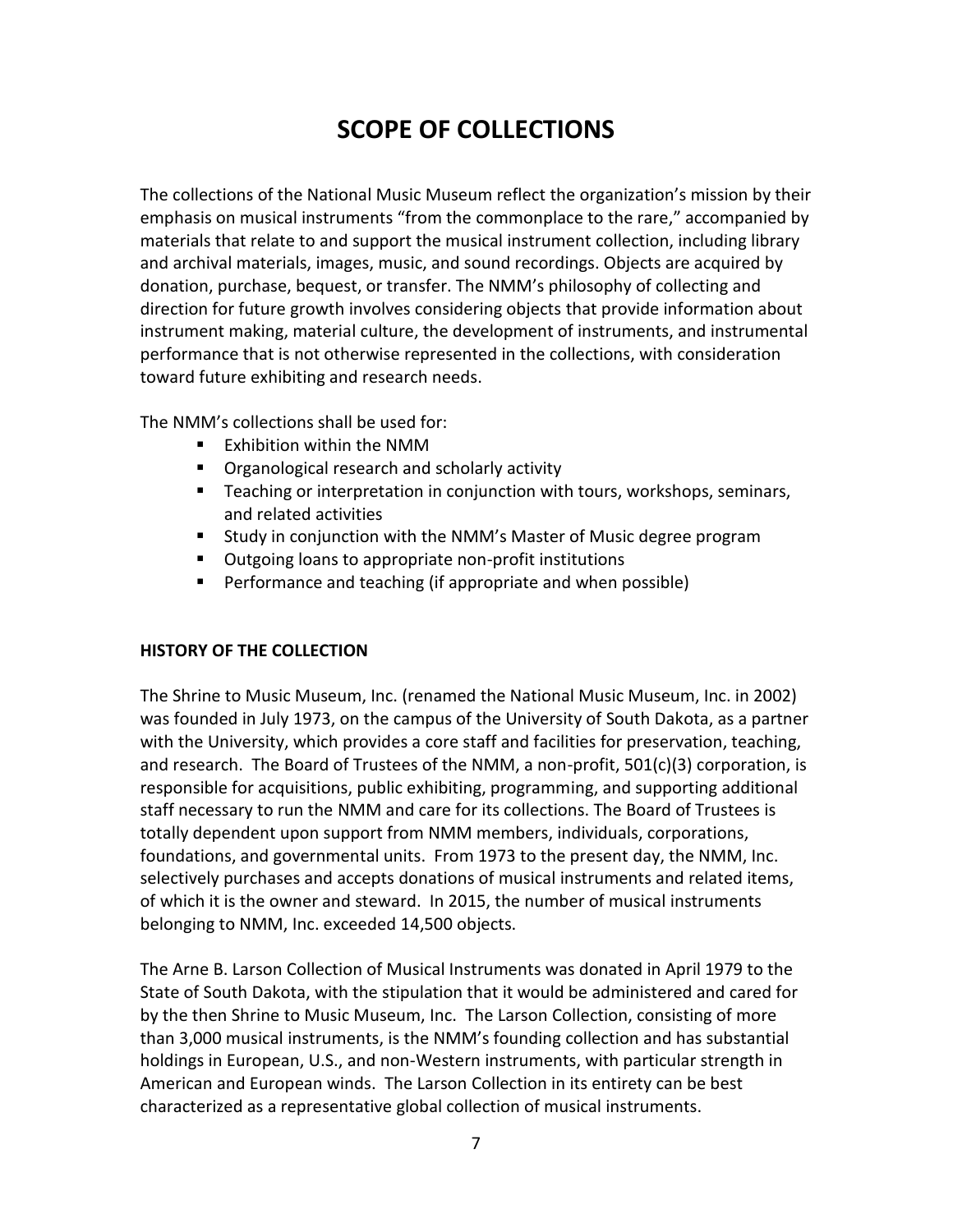Following the 1979 donation of the Larson Collection, the NMM's primary collecting objective was to start to fill in gaps and strengthen the European collection, particularly in the areas of 16<sup>th</sup>-early 19<sup>th</sup>-century keyboards, woodwinds, brass, and, to a lesser degree, percussion instruments. In 1983, the NMM's Board of Trustees established the Arne B. & Jeanne F. Larson Acquisitions Fund with proceeds from the sale of the 160-acre Minnesota farm (where Arne was born), which had been owned by the Larson family for more than 100 years. The Larson Acquisitions Fund allowed the NMM to purchase numerous instruments, with a particular emphasis on 16<sup>th</sup>-to early 19<sup>th</sup>-century European instruments of all types. In 1984, additional funding was donated by Marjorie and Robert Rawlins for the acquisition of the Witten Collection of North Italian stringed instruments. The NMM's reputation spread during the 1980s-1990s resulting in the accession of numerous additional instruments and entire collections offered to the NMM as donations. Many of the NMM's acquisitions during the 1980s-2000s were the result of opportunities that presented themselves to the NMM rather than a selective acquisition of specific objects.

#### **STRENGTHS OF THE MUSICAL INSTRUMENT COLLECTION**

**Keyboards:** The NMM's collection of more than 200 European and American keyboards includes clavichords, harpsichords, pianos, pipe organs, reed organs and electronic instruments dating from the early  $16<sup>th</sup>$  – late 20<sup>th</sup> century.

**Woodwinds:** The NMM's collection of European and American woodwind includes instruments made between the 17th and 21st centuries. Some of the outstanding woodwind collections include the following:

- W. Wayne Sorensen Woodwind Collection (1982)
- Higbee-Abbott-Zylstra Woodwind Collection (1989)
- John Powers Saxophone Collection (1994)
- Cecil B. Leeson Saxophone Collection and Archives (1994)
- Rosario Mazzeo Clarinet Collection (1995)
- Bill Maynard Clarinet Collection and Archive (1996-2001)
- Margaret Martin Whistle Collection (1998)
- Leblanc Collection and Archive (2008)
- Roger Mather Flute Collection (2013-2014)
- Richard Hahn Flute Collection (2014)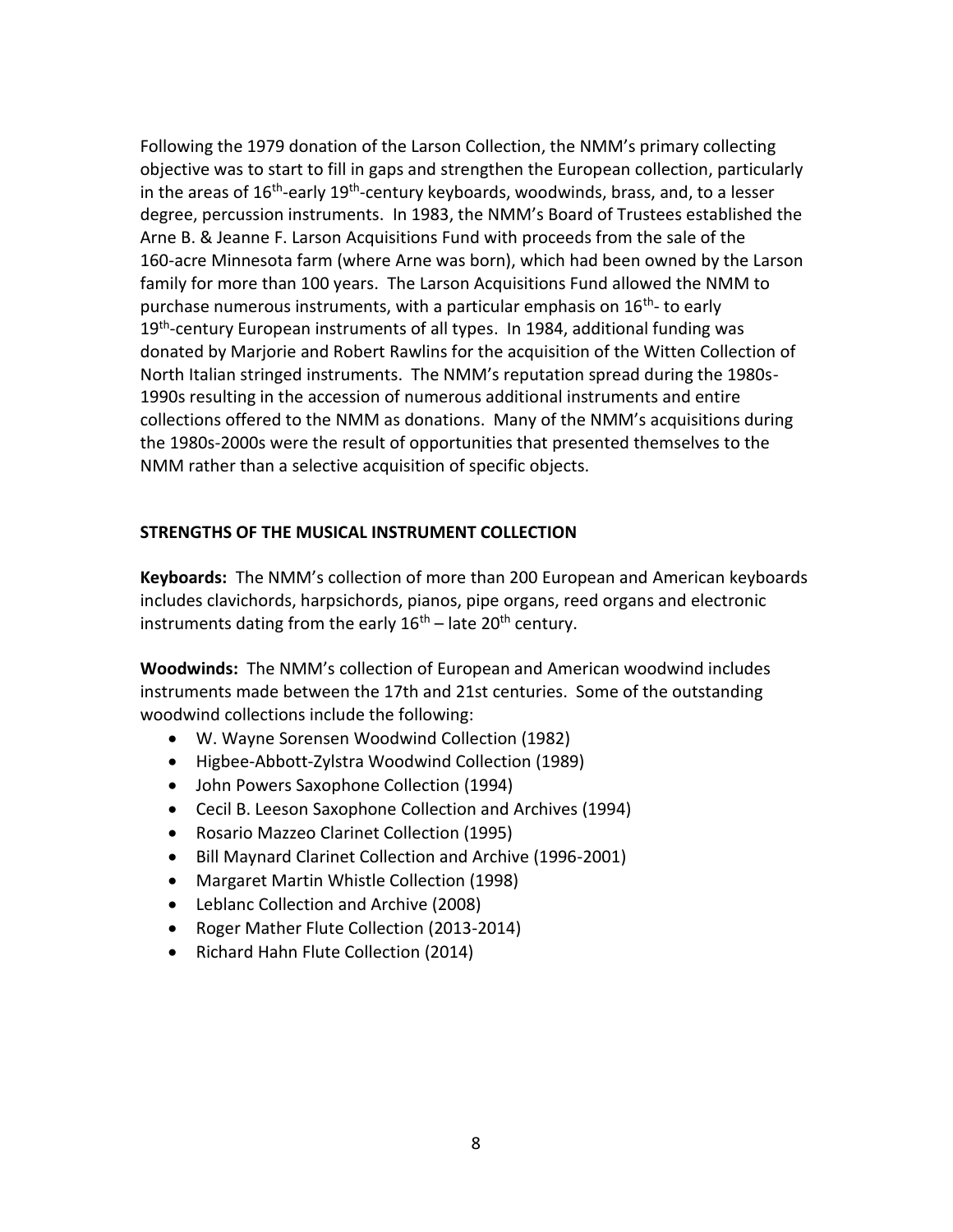#### **Bowed Stringed instruments**:

- The Witten-Rawlins Collection of early Italian stringed instruments crafted by Andrea Guarneri, three generations of the Amati family, and others (1984), is a particular strength of the NMM's collections, to which additional acquisitions have since been made, including five instruments by Antonio Stradivari.
- Meisel Family Violin Collection and Violin Making Workshop (1996-2013)
- Carleen Hutchins Collection, Violin Octet, and Archive (2003)
- James Christensen Collection of Stelzner Model Experimental Bowed Stringed Instruments (2008-2014)

#### **Plucked Stringed Instruments:**

- Canning Banjo Collection and Archive (1988-1990)
- D'Angelico, D'Aquisto, Gudelsky Workshop and Archive (2004)
- Paul and Jean Christian Collection and Archive (2006) includes a systematic collection of more than 600 zithers, along with 1,700 other Western and non-Western instruments of various sorts
- Eddie Peabody Collection (2012)
- Geoffrey Robert Rezek Ukulele Collection and Archive (2013-2015), consisting of more than 100 ukuleles and supporting materials

#### **Brass instruments:**

- Joe & Joella Utley Collection of High Brass Instruments (1999)
- Extensive holdings of brass instruments by 17th- and 18th-century Nürnberg makers, including members of the Ehe, Haas, and Steinmetz families, as well as Paul Hainlein, Johann Carl Kodisch, Michael Nagel, and Paulus Schmidt
- Particularly strong collection of instruments made in the U.S. during the 19<sup>th</sup>-20<sup>th</sup> centuries.
- More than 550 instruments made in the late-19th/early-20th centuries by the C. G. Conn Company in Elkhart, Indiana, combined with an extensive reconstructed Conn Company Archive is a resource unparalleled anywhere.
- Holton Company Collection and Archive (2008)
- Leblanc Collection and Archive (2008)
- The Arnold Ruskin Collection, consisting of 153 outstanding trumpets, cornets, and flugelhorns assembled to document the models produced by F. E. Olds of Los Angeles and Fullerton, California, was donated to the NMM in the fall of 2008.

**Free-reed instruments**: The comprehensive Alan G. Bates Harmonica Collection and Archives (2000) includes more than 2,500 harmonicas and supporting ephemera and research materials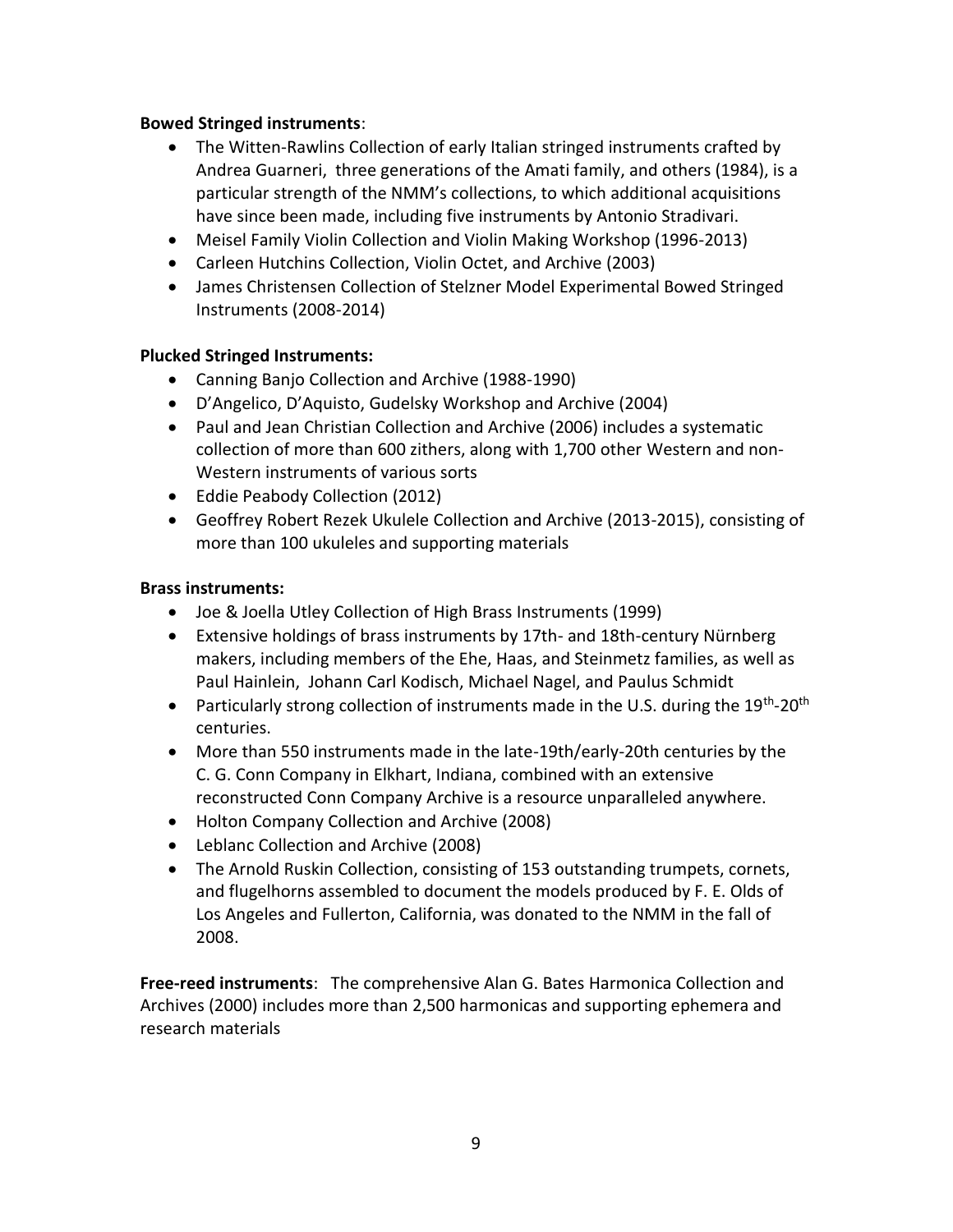**Percussion instruments**: The William F. Ludwig II Collection and Archive (2001), includes an outstanding collection of historic drums dating from the mid-19th to the mid-20th century, collected by father and son, William F. Ludwig Sr. and William F. Ludwig II, over the course of some ninety years.

**Electronic Instruments:** The Charles D. Stein Early Electronic Instrument Collection and Archive (1996) includes several theremins and emicons from the early 1930s.

#### **WHAT THE NMM DOES NOT COLLECT**

Although the National Music Museum formerly collected a wide range of object types during its formative years, the institution does not now, in general, pursue collecting in the following categories, except in instances when such items are an integral part of or are related to an instrument acquisition and/or a collection of instruments, or are significant elements relating to the regional musical culture:

- Un-inventoried collections
- Music, unless it is related to the NMM's collections
- Equipment used in the printing of music, such as, but not limited to printing presses, musical typewriters, stamping equipment, etc.
- Sound recordings, unless they are related to the NMM's collection
- Phonograph players, tape players, radios, clocks, etc.
- Materials related to the performance and/or history of movies (except for musical instruments themselves), including but not limited to posters, soundtracks, soundies, films, videos, etc.
- Costumes, band uniforms, military uniforms, etc.
- Celebrity-related ephemera, including, but not limited to gold or platinum records, costumes, related apparel/personal items, autographs, photographs, portraits, cookbooks, press clippings, advertising materials, correspondence, etc.
- Miscellaneous paraphernalia associated with travelling musicians (noncelebrity), such as, but not limited to, steamer trunks, promotional materials
- Programs, playbills, backstage passes, and other performance-related ephemera
- Posters of musical events
- Postage stamps with musical themes
- Historic display cases (such as those formerly used by a violin dealer, for example)
- Empty musical instrument cases unless they are an exact fit for NMM instruments without cases
- Materials related to the performance and/or history of opera
- Homemade musical instruments, unless the instrument has some historic or experimental significance or utility for exhibition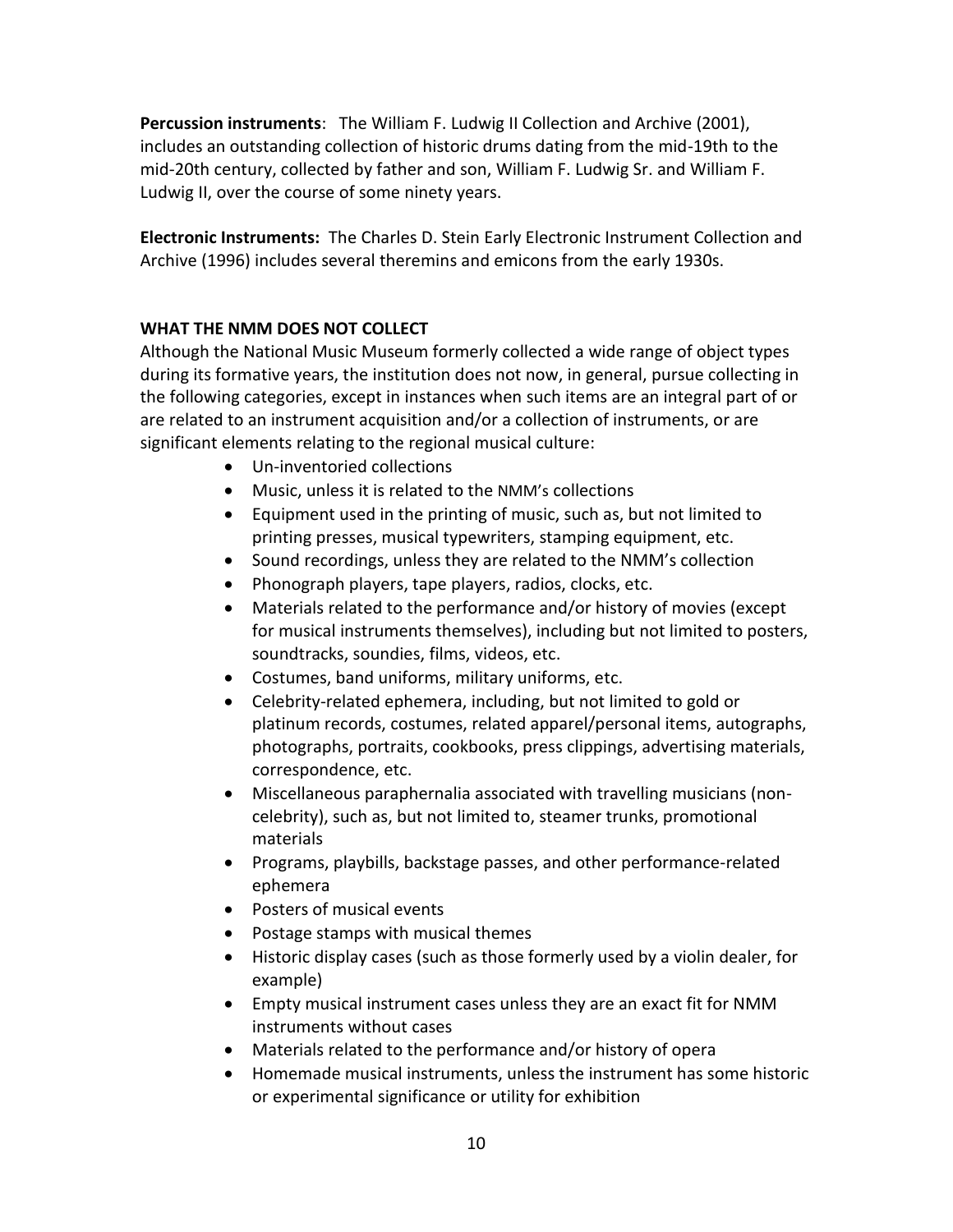- Musical instruments badly damaged
- Musical automata, including such items as roller organs, player pianos, music boxes and other mechanical musical instruments, except for display purposes
- Instruments marketed as toys, unless they have historical interest
- Instruments marketed toward the tourist trade unless they have historical interest
- Tools/machinery for making musical instruments, musical instrument molds, forms, and unfinished parts, unless they have historic interest and are not duplicative
- Accessories not integral to musical instruments, such as music stands, lyre holders, piano stools/benches, etc.
- Reproductions of musical instruments, except for playing purposes
- Books and periodicals related to general musical topics (not including topics relating to musical instruments)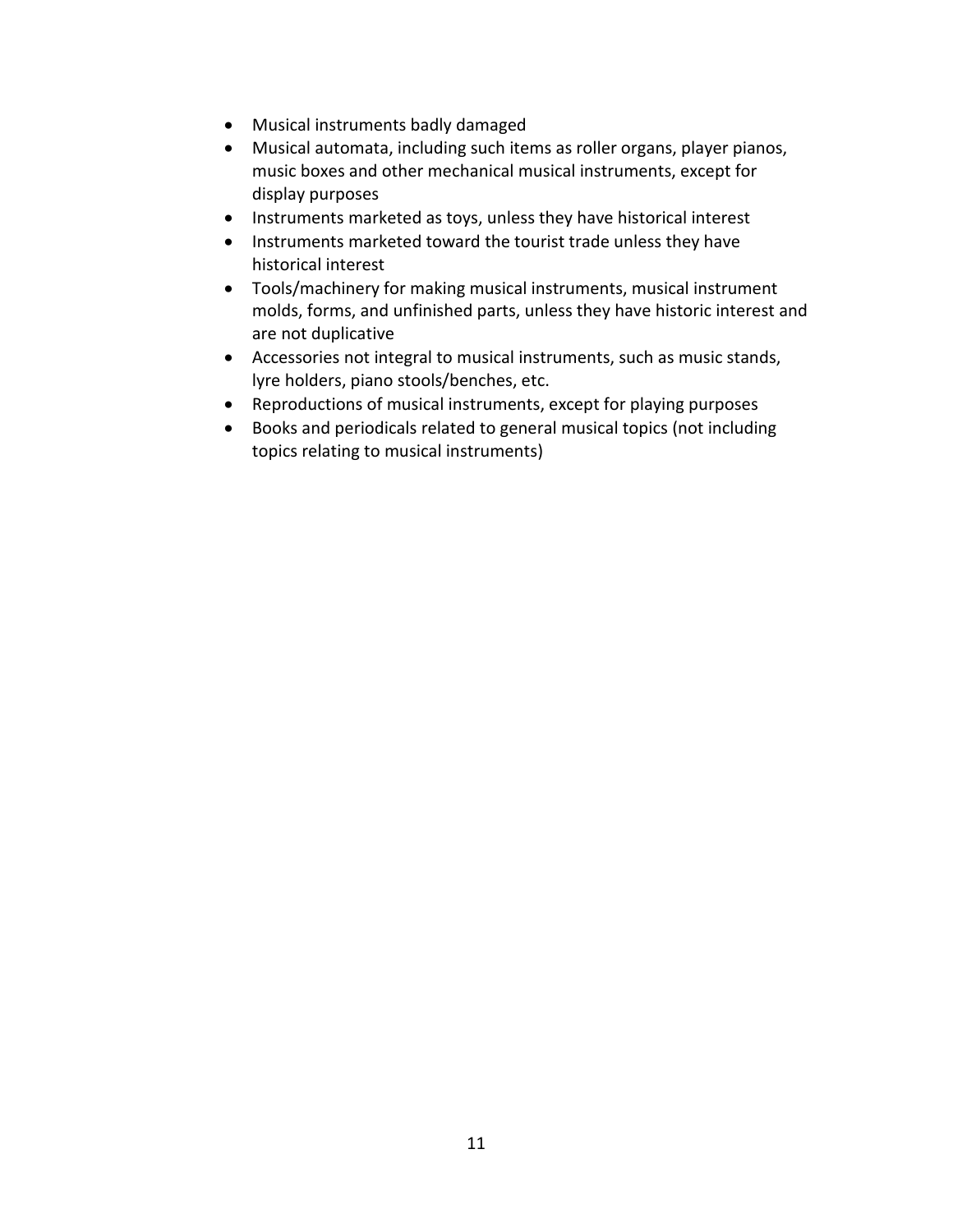# **CATEGORIES OF COLLECTIONS**

#### <span id="page-11-0"></span>1. **INSTRUMENT COLLECTION**

A. Musical Instrument Collection

The Musical Instrument Collection is the focal point of the NMM's collections.

B. Miscellaneous Artifacts

This collection includes instrument accessories and parts of instruments dating from the 18<sup>th</sup>-21<sup>st</sup> centuries, including mouthpieces, mutes, templates, violin bridges, tuning pegs, instrument-making tools, tuning devices, etc.

C. Education Collection

The Education Collection consists of instruments and materials used for education programs and outreach. Items are acquired by donation, purchase, or transfer from the permanent collection. The Curator of Education is responsible for the movement of items in this collection.

#### **2. ARCHIVES**

The NMM preserves numerous archival collections including printed music, the papers of noted instrument researchers and instrument makers/manufacturers/dealers/collectors, posters, photographs, sound recordings, original art work images, historic band uniforms, and several collections of material relating specifically to USD and SD composers and musicians.

#### **3. RESEARCH COLLECTION**

A. Library

The Library Collection in excess of 6,000 volumes consists of materials that have been acquired for use in the NMM's library for research and study by NMM staff, students, and visitors. Library materials are added to the online catalog of the University of South Dakota. This collection does not circulate except to NMM staff and graduate students. Visitors must make appointments to review library materials.

B. Periodicals

The Periodical Collection consists of more than 26,000 issues that have been acquired for research by NMM staff, students, and visitors. This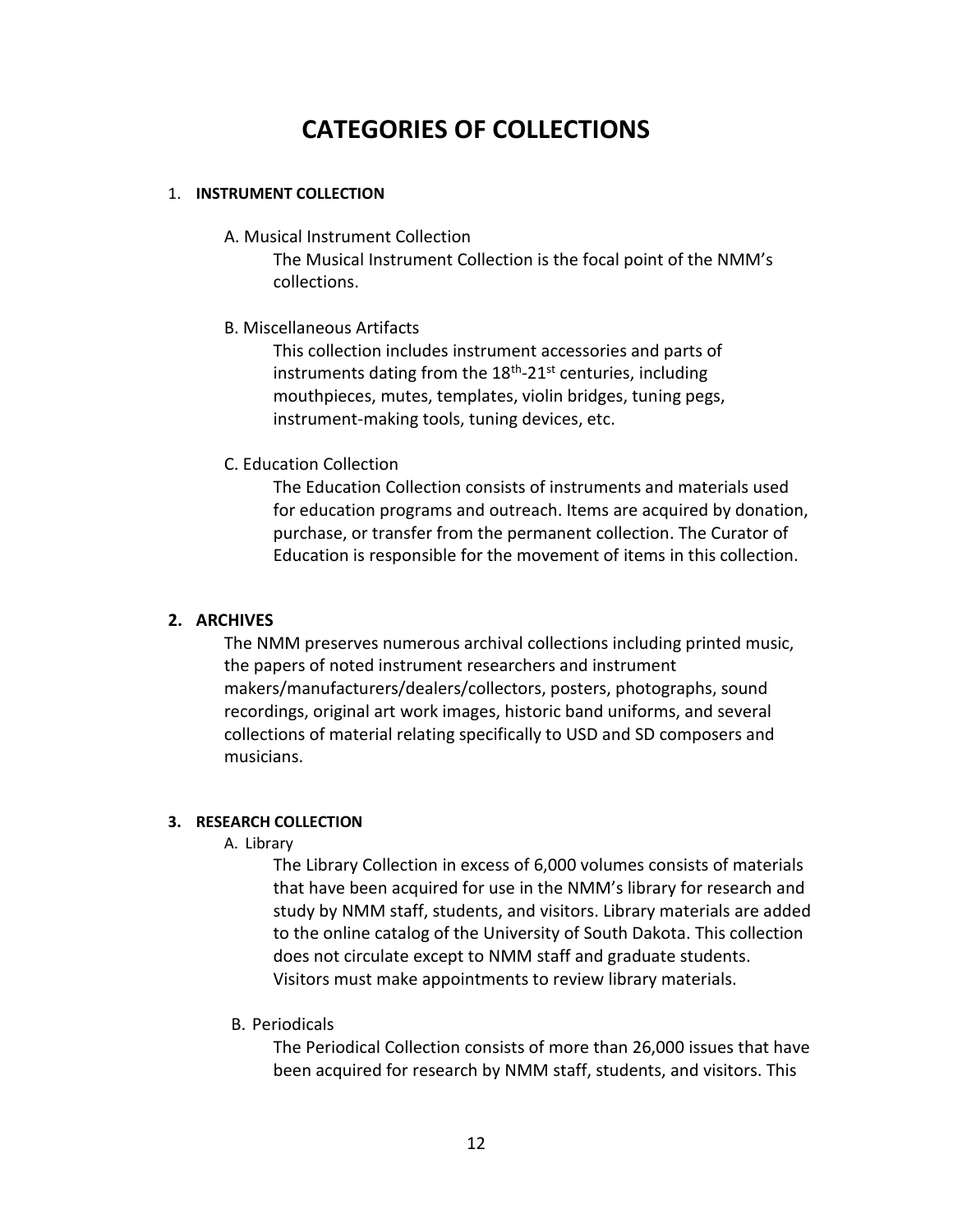collection does not circulate except to NMM staff and graduate students. Visitors must make appointments to review periodicals.

#### C. Musical Instrument Manufacturers Archive (MIMA)

This collection consists of more than 23,000 items including trade catalogs, price lists, educational materials, correspondence, technical drawings, etc. for more than 2,400 makers, manufacturers, retailers, and wholesalers worldwide, with a particular emphasis on American makers. These materials have been acquired for research by NMM staff, students, and visitors. This collection does not circulate except to NMM staff and graduate students. Visitors must make appointments to review this collection.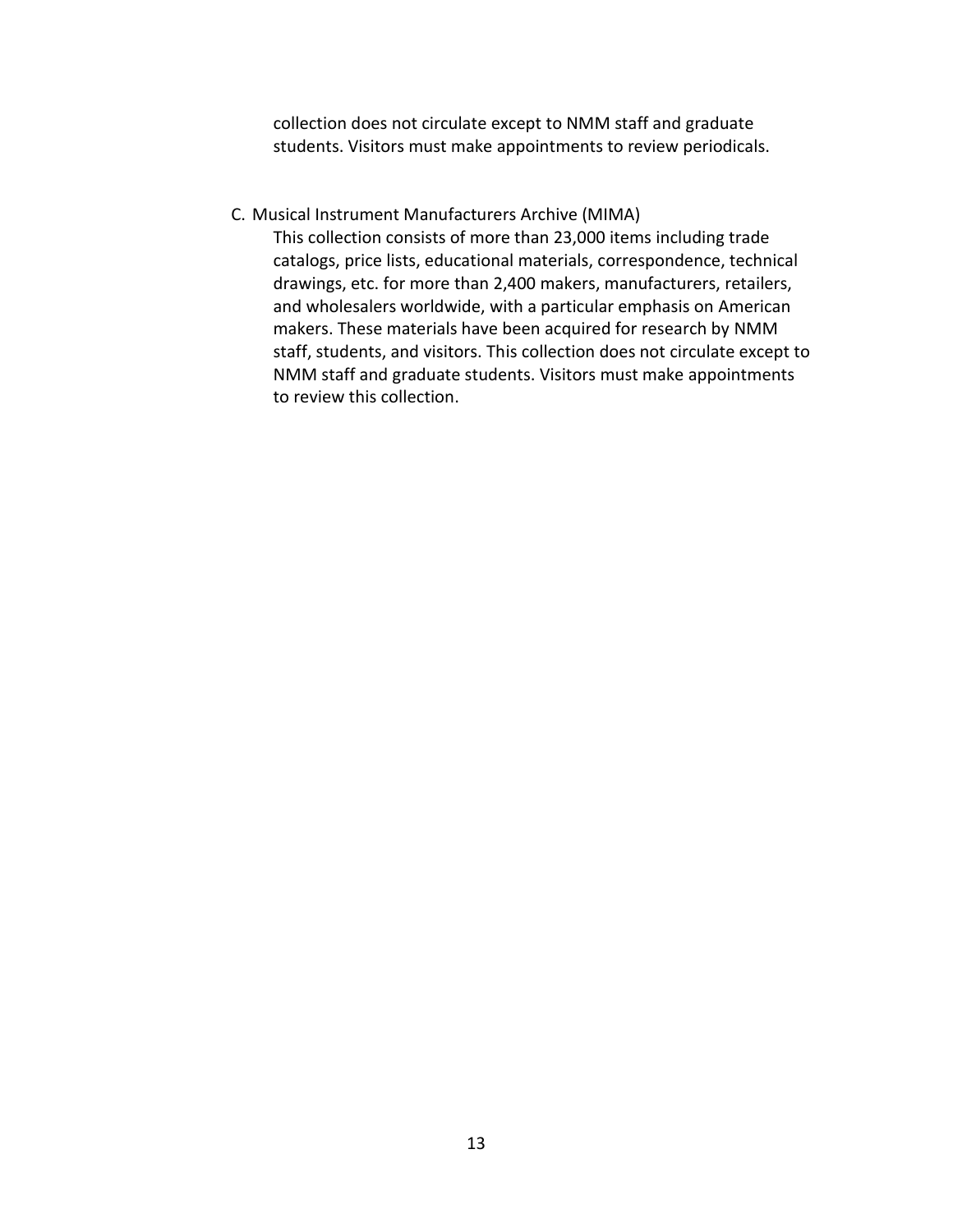# **ACQUISITIONING AND ACCESSIONING**

<span id="page-13-0"></span>Acquisitioning is the act of obtaining items which may or may not be accessioned. Examples of items that are acquired, but not accessioned, may include library materials, supplies, office equipment, shop tools, etc.

Accessioning is the formal act of legally accepting an object into the NMM's permanent collection, to be held in the public trust and administered according to its collections management policy. Accessioning involves assigning catalog numbers, creating and maintaining documentation pertaining to object entry, validation, manufacture, description, provenance, etc. Examples of accessioned items include musical instruments, artifacts, and archives. Newly accessioned items are reported in the semi-annual NMM Trustee Report.

The NMM's acquisitions will conform to the NMM's mission, and will enhance and strengthen the existing collections. Acceptable means of acquisition include donation, purchase, bequest, or transfer. All objects accepted into the collection become the NMM's exclusive property and, if unrestricted, may be displayed, loaned, retained, or disposed of in the best interests of the NMM.

The Director is responsible for ensuring that the NMM complies with applicable laws and ethical practices.

#### **Curatorial Team**

The Curatorial Team is comprised of members of the curatorial staff, the Collections Manager, Conservator, and Director. The Director or Senior Curator may make further appointments as needed, depending on matters at hand.

The Curatorial Team is guided by the policies and procedures outlined in this document. Monthly meetings provide a forum for discussing topics such as proposed acquisitions and deaccessions, loans, and exhibits. The team identifies collections-related matters that need to be brought to the attention of the Director and the Board of Trustees.

#### **Collections Committee of NMM Inc.**

NMM Inc. by-laws stipulate a Collections Committee as a permanent, standing committee. Its leadership is appointed by the Chair of the Board. This committee evaluates recommendations from the Curatorial Team for deaccessions, and for acquisitions in excess of \$5,000 when designated acquisition funds are available. The Collections Committee advances these recommendations, with its counsel and advice, to the Executive Committee or full board for final action.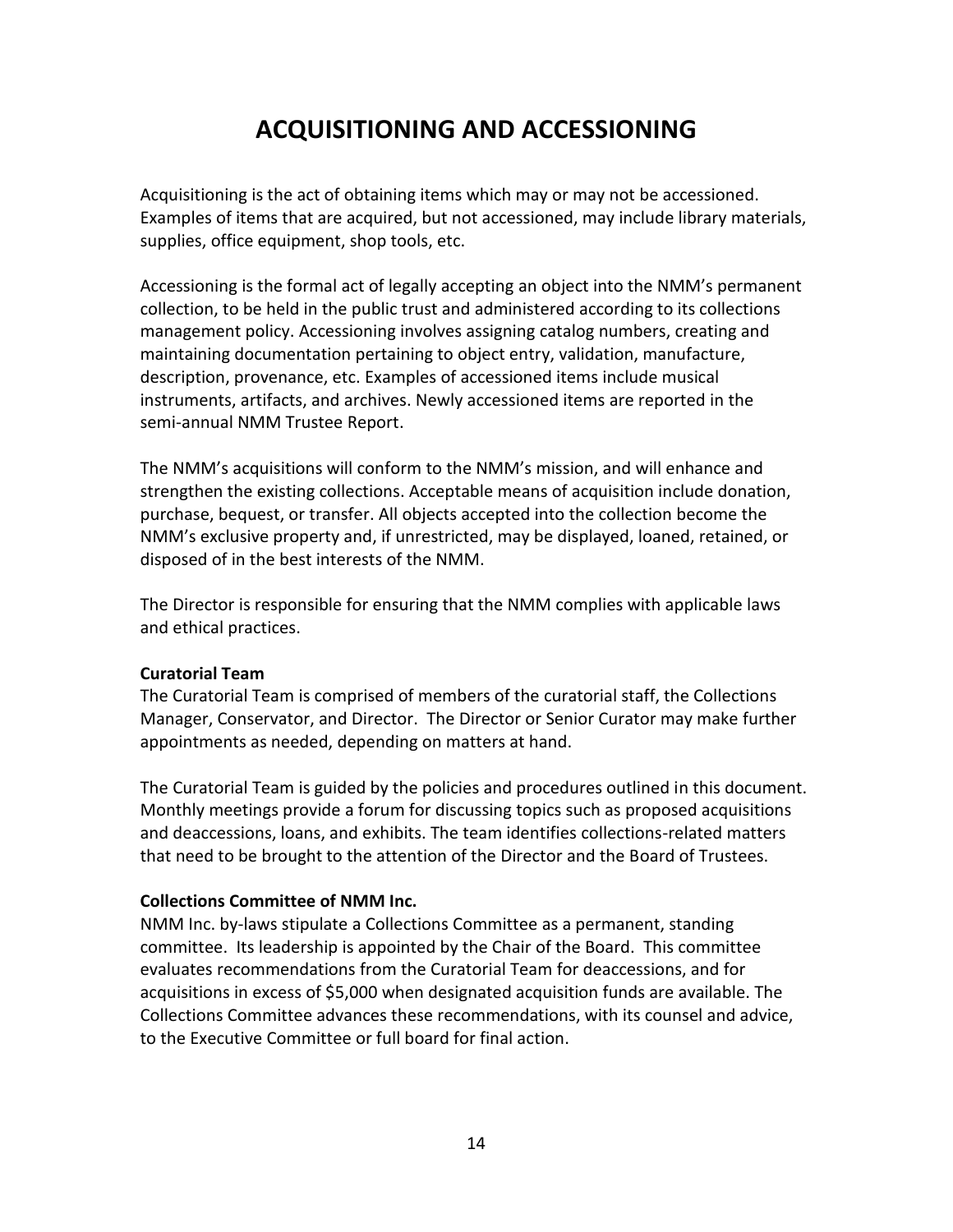#### **CRITERIA FOR ACQUISITION**

In order to maintain the integrity of the NMM's collections and archives, the following guidelines have been established for the acquisition of musical instruments and archival materials. Objects shall not be accepted or otherwise acquired for the NMM's collections unless the following conditions are met:

- 1. All acquisitions must be obtained in an ethical manner consistent with the NMM's Code of Ethics.
- 2. The acquisition of the object or collection of objects furthers the mission and activities of the NMM, as stated in the Mission Statement.
- 3. The NMM can provide adequate storage, protection, and preservation for the objects under conditions that ensure their availability for NMM purposes.
- 4. The objects shall have permanency in the collections as long as they retain their physical integrity, their identity, and their authenticity, and as long as they remain useful for the purposes of the NMM.
- 5. Objects added to the NMM's collections will come to the NMM with free and clear title, with the exception of partial gifts (see Gifts).
- 6. The NMM shall not knowingly acquire an object that has been exported from its country of origin in violation of that country's laws or of the ethical guidelines defined by the 1970 UNESCO Convention, as recommended by the American Alliance of Museums; or has been collected in violation of federal or state antiquity laws.
- 7. Objects must be in a condition that does not require significant expense for treatment in order to consolidate and conserve them or make them relevant or useful unless funding for such purposes is provided by the donor or unless the curatorial team deems the objects to have historical significance.
- 8. The object does not duplicate objects already in the NMM's collections, unless the acquisition is intended to replace an object in poor condition or has a significant or compelling provenance that sets it apart from similar objects.
- 9. The purchase price is consistent with or lower than current market values.

#### **GIFTS**

All objects acquired by donation or bequest will meet the Criteria for Acquisition and the NMM's Code of Ethics. The NMM does not accept acquisitions with restrictions such as use or future disposition unless the NMM Curatorial Team decides there is a compelling reason to do so. The benefits of restricted gifts must be weighed against the long-term impact the restrictions will have on the NMM's operations.

If objects are acquired with restrictions, the conditions will be stated clearly in an instrument of conveyance, will be made part of the accession records for the objects, and will be observed by the NMM to the extent feasible.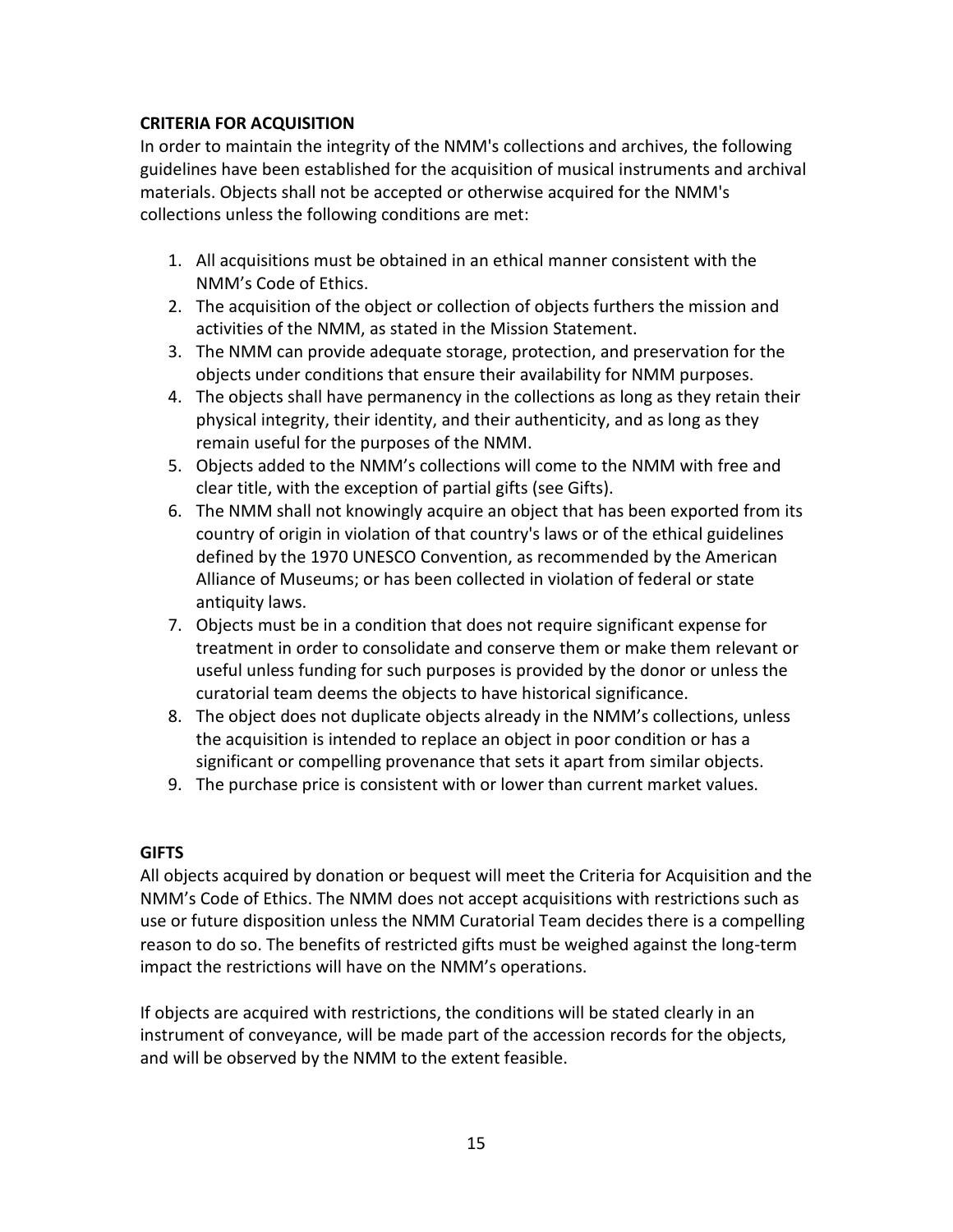Partial or fractional gifts will be accepted only if a written contract or statement of intent requires the donor to transfer the remaining interest to the NMM within a specified period of time.

Deferred or promised donations will be allowed only under terms of a Promised Gift Agreement, which states the donor's intention and informs the NMM's strategic planning. Working with the area-specific Curator and Collections Manager/Senior Curator, a complete list of all objects promised for donation will be appended to the Promised Gift Agreement. If a large collection of objects or a single large object is to be considered, realistic estimates of space constraints must be discussed. Approval of promised gifts is subject to the Criteria for Acquisition.

Gifts to the NMM are tax deductible to the extent allowed by law. If a donor wishes to take a charitable deduction, it is the donor's responsibility to initiate the appropriate IRS Form for Noncash Charitable Contributions.

The NMM's Curatorial Team assesses potential acquisitions. Final approval of gifts rests with the Director or the Director's designee in the event that decisions need to be made in the Director's absence.

The NMM may accept end-of-year gifts through the month of December. For an object to be considered a gift during the current calendar year, the donor must indicate in writing an intent to donate the objects(s) before the end of that calendar year. Possession of the object itself must be released by the donor by the end of the year.

A Deed of Gift setting forth a description of the object(s) and the conditions of transfer will be signed by the donor and by a designee authorized by the NMM's Board of Trustees.

The date of acceptance is the date designated by the NMM on the Deed of Gift, which is assigned after the following conditions are met:

- 1. The NMM has received an offer for a donation from the donor
- 2. The NMM has decided to accept the offer
- 3. The NMM has possession of the object(s)

Unless otherwise requested, donors will be acknowledged in the object's label text (if the object is displayed) and the object's catalog record.

#### **BEQUESTS**

The NMM is under no obligation to accept bequeathed gifts. All bequests must be accompanied by a copy of the relevant portion of the will and such other probate documentation as may be required by legal counsel. The NMM requests that potential donors contact the NMM at the time the will is filed. The NMM's Curatorial Team assesses bequests. Final approval of bequests rests with the Director.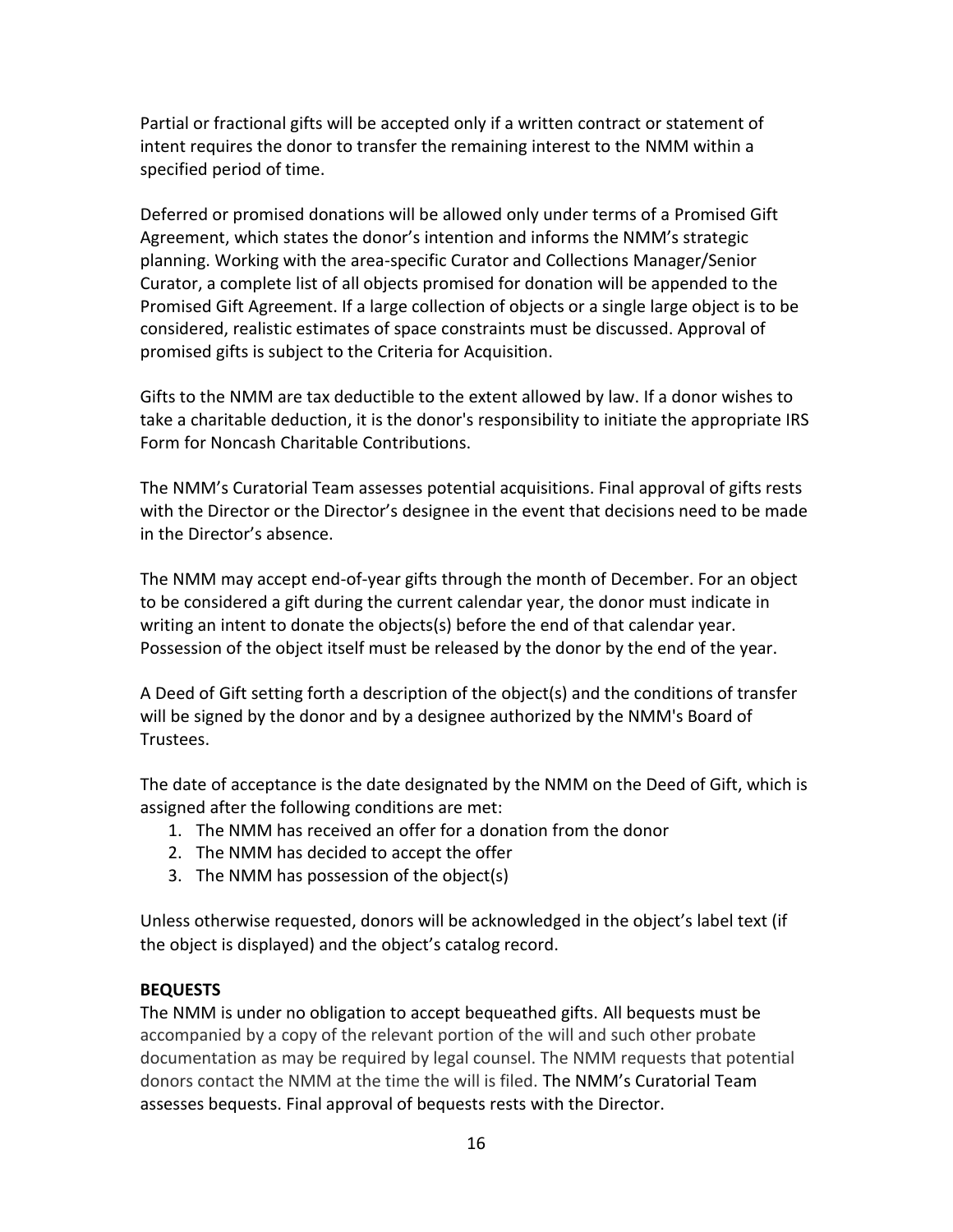#### **PURCHASES**

All objects acquired by purchase will meet the Criteria for Acquisition and the NMM's Code of Ethics.

Unless funds were given anonymously, the source of funds used to purchase objects will be acknowledged in the object's label text (if the object is displayed) and the object's catalog record.

When acquisition funding is available, the Director or the Director's designee has the authority to approve purchases of single objects up to \$5,000 upon recommendation of the Curatorial Team. The Director, under the advisement of the Curatorial Team, may make purchase recommendations to the Collections Committee for objects valued at more than \$5,000.

Except for purchases made at auction houses and online auctions, a Purchase Agreement setting forth a description of the objects and the conditions of transfer will accompany all purchases. This document must be signed by the seller and either the Director or the Senior Curator as designees authorized by the NMM's Board of Trustees.

#### **Auction Houses and Online Auctions**

It is understood that objects and archival material bought from auction houses and online auctions are sold "as is" and are subject to the particular Terms and Conditions of Sale established by the individual auction houses and online entities. The NMM does not therefore require auction houses and online entities to sign a Purchase Agreement. In cases where the effort and/or expense involved in viewing the object presents an undue burden, and with the approval of the Director, a trusted representative local to the auction venue may be asked to examine the object on behalf of NMM staff. When acquisition funding is available, upon recommendation of the Curatorial Team, the Director or the Director's designee has the authority to bid at auctions for items valued up to \$5,000. For objects valued at more than \$5,000, authorization through the Collections Committee is required.

#### **Undocumented objects**

If an object in the NMM does not have any documentation, the NMM curatorial staff will attempt to reconcile the object with NMM documentation (including objects identified as missing) and institutional memory. If the object cannot be reconciled it will be considered Found-In-Collections in which case the NMM staff will follow pertinent state and federal laws and regulations.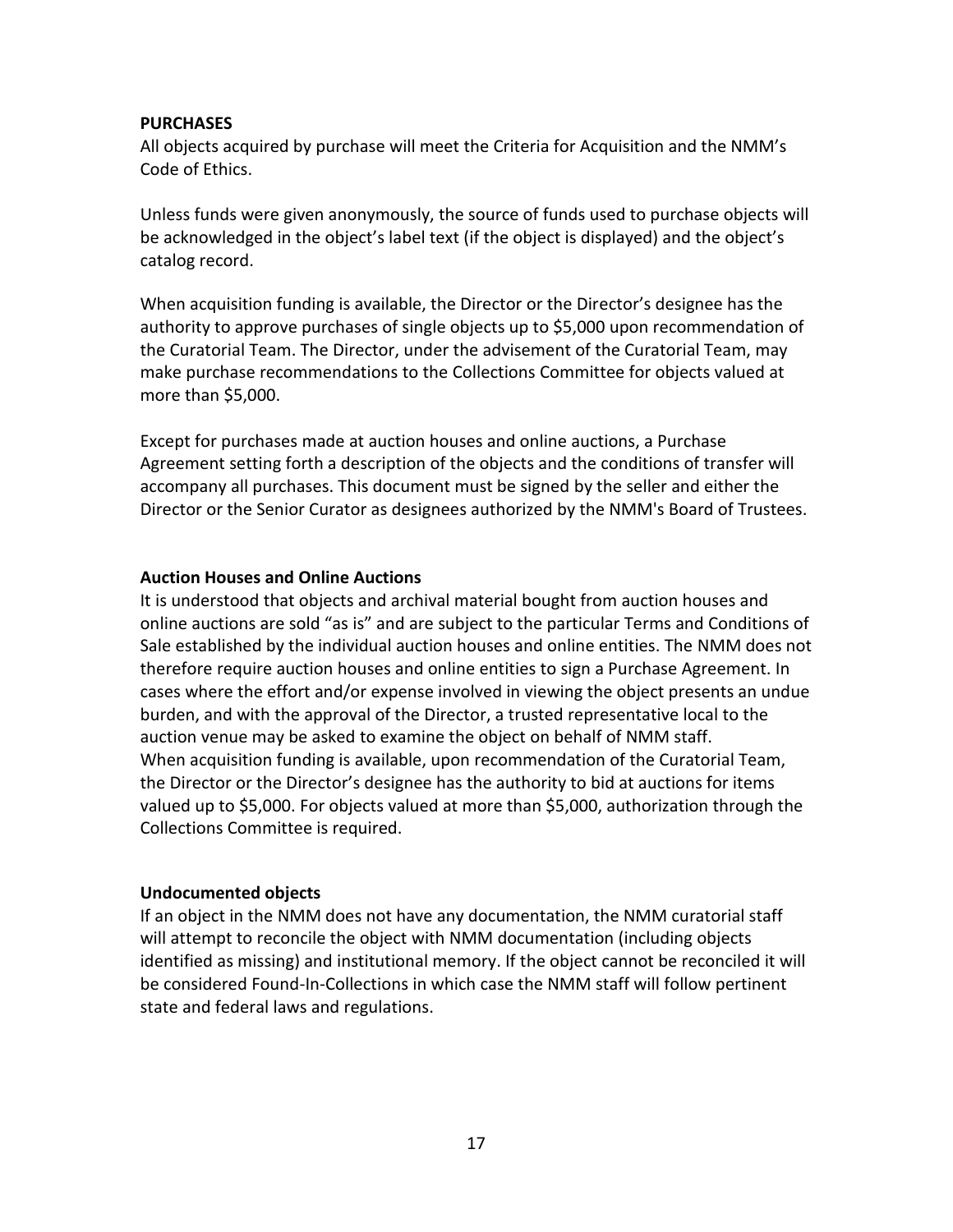# **DEACCESSIONING**

<span id="page-17-0"></span>The term "deaccessioning" refers to the process of legally removing accessioned objects from the collection. Museum collections are not static; they grow and change over time. Consequently, deaccessioning is a necessity for the viability and proper management of the collections and for ensuring they remain relevant to the NMM's mission.

All NMM deaccessions will comply with all pertinent national and South Dakota state laws and regulations, and with the American Alliance of Museum's *Code of Ethics for Museums*.

Pursuant to the Tax Reform Act of 1984, the NMM is required to notify donors and the IRS if certain donated property is sold, exchanged, or otherwise transferred within three years of the date of gift. If the NMM deaccessions an object the NMM has owned for more than three years, the NMM does not notify the donor(s) or their heirs unless the object has unusual significance or value, or unless the donor requested such notification.

The Curatorial Team may make recommendations for deaccession. The final authority for deaccession or disposal is as follows:

- 1. Objects from the Arne B. Larson **Collection**. This is the founding collection consisting, in 2015, of approximately 3,300 instruments. These objects are property of the State of South Dakota. The authority to deaccession objects from this collection rests with USD's Dean of Fine Arts.
- 2. Objects owned by NMM, Inc. The NMM Executive Committee has the authority to deaccession objects owned by NMM, Inc. This includes accessioned objects from the Arne B. Larson **Estate**.
- 3. Non-collection objects

With the exception of state-owned property, the Senior Curator has the authority to dispose of non-collection items such as library books and periodicals, office and museum equipment, and operational items not intended to be part of the permanent collection.

4. Education Collection

The Curator of Education may dispose of items in the non-accessioned Education Collection with approval from the Senior Curator.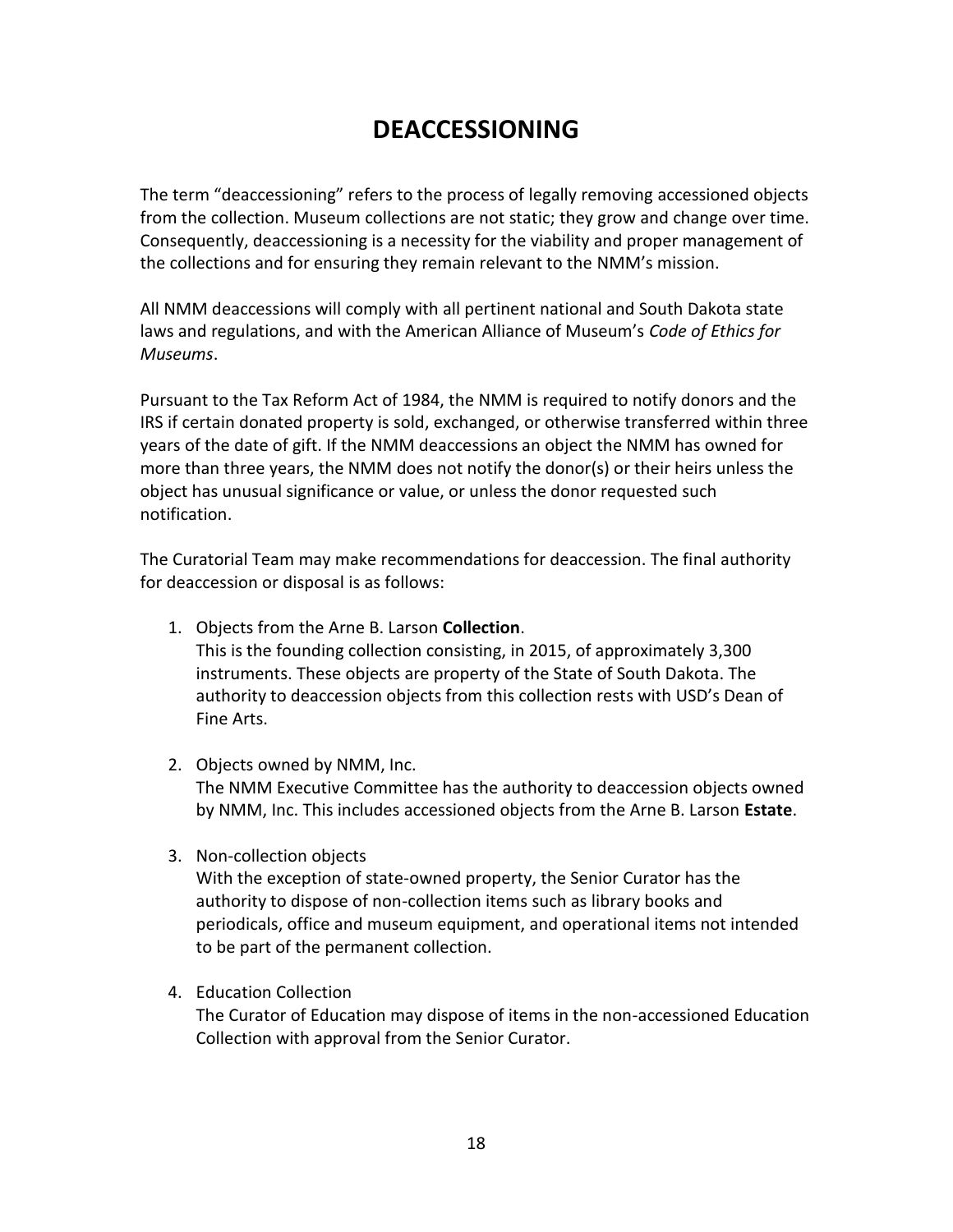#### **Criteria for Deaccession**

In order to maintain the integrity of the NMM's collections and archives, the following guidelines have been established for the deaccession of musical instruments and archival materials. The Curatorial Team will consider the deaccession of objects on a case-by-case basis, and may recommend deaccession if any of the following conditions apply:

- 1. The object is not relevant to the mission of the NMM or has little research potential in the NMM's collection.
- 2. The object is duplicative and is not necessary for research or study purposes.
- 3. The object is of lesser quality than other objects of the same type in the collection.
- 4. The object lacks historical importance to warrant retention.
- 5. The NMM determines that another entity is the rightful owner of the object, or the NMM determines that the return of the object is in the best interest of the NMM, or the NMM is ordered to return an object to its original owner by a court of law.
- 6. The NMM does not have the resources to properly care for or store the object.
- 7. The object is in substantially damaged or deteriorated condition beyond its research or historical value.
- 8. The object is subject to the Native American Graves and Repatriation Act of 1990 (NAGPRA).
- 9. The object is shown to be a forgery or its authenticity or attribution can be proven to be false or fraudulent and there is insufficient merit to warrant retention of the object, even for study purposes.
- 10. The object is hazardous to people and/or other objects in the collection.

The manner of disposal shall represent the best interests of the NMM, its constituents, and the public trust. The founding collection (Arne B. Larson Collection) is the property of the State of South Dakota. Disposal of items from this collection must follow USD guidelines. Acceptable methods for the disposal of non-state-owned property include:

- 1. Transfer to another museum, nonprofit institution, or educational organization.
- 2. Exchange for objects from another museum of nonprofit institution
- 3. Sale in a public venue (not the NMM's gift shop) such as eBay or auction houses
- 4. Donation to Civic Council, thrift shops, etc.
- 5. Destruction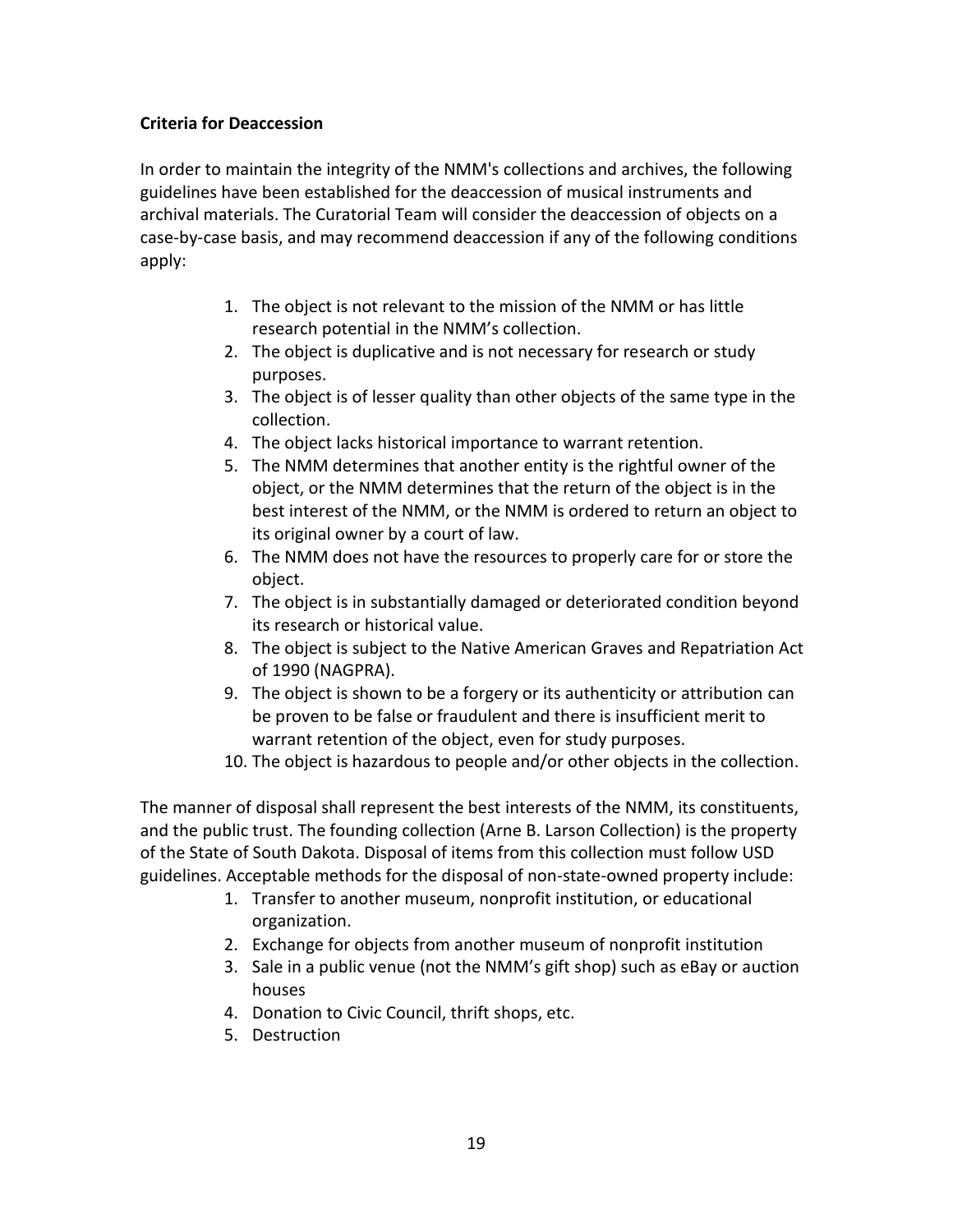NMM staff, hired consultants, board members, volunteers, and the immediate families of the aforementioned may not directly purchase or be given objects that have been deaccessioned.

In accordance with the AAM's *Code of Ethics for Museums*, the NMM does not monetize its collections to fund operations. All funds received from deaccessioned items shall be used to fund the purchase of other objects for the NMM's collection, except in extreme situations that require emergency treatment of collections, in which case the NMM takes guidance from the AAM's 2016 white paper, "Direct Care of Collections: Ethics, Guidelines, and Recommendations. Specifically, the use of the funds "makes physical or immediate impact on object(s) that increases or restores its cultural or scientific value, thus prolonging its life and usefulness," and, "the expense is not normally considered part of museum's operating budget."<sup>1</sup>

All deaccessions will be reported in the semi-annual NMM Trustee Report.

#### **Deaccession of Objects with Restrictions.**

The NMM staff will consult with its legal counsel before proceeding with the deaccession of an object that was donated with restrictions.

#### **Missing Objects**

 $\overline{a}$ 

The records of objects considered missing will be updated with the last known location and the date the item was identified as missing. If an object is identified as missing in two consecutive inventories, the item may be considered for deaccession and reported to the NMM Executive Committee.

<sup>1</sup> *Direct Care of Collections: [Ethics, Guidelines and Recommendations](http://www.aam-us.org/docs/default-source/default-document-library/direct-care-of-collections-ethics-guidelines-and-recommendations-pdf.pdf?sfvrsn=10)* (Washington,

DC: American Alliance of Museums, April 2016), p. 10.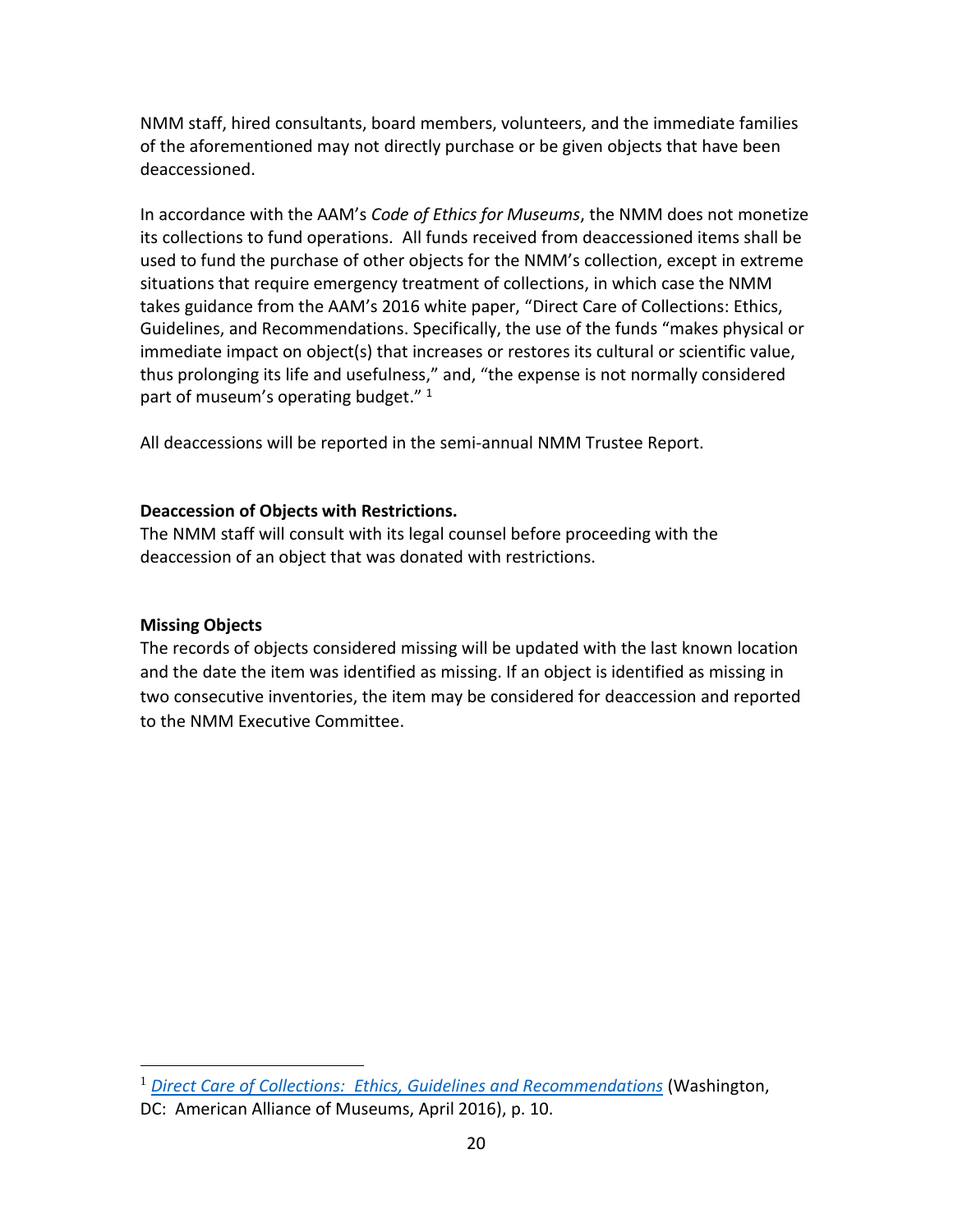# **LOANS**

<span id="page-20-0"></span>The NMM loans objects from its collections to qualified borrowers, and may request loans from other organizations or individuals. Requests for all loans, outgoing and incoming, are reviewed by the Curatorial Team on a case-by-case basis. The Senior Curator oversees loan processing, documentation, and insurance.

#### **OUTGOING LOANS**

#### 1. INSTITUTIONAL LOANS

Loans may be made for the purposes of exhibition, education, research, and performance to educational institutions, non-profit organizations, and institutions with similar missions and activities. Institutional loans must be approved by the Director with input from the Curatorial Team.

#### 2. INDIVIDUAL LOANS

Loans of instruments may be made to individuals at the discretion of the Senior Curator with input from the Curatorial Team for the purposes of research, presentation, practice and performance. The NMM may require proof of insurance from the borrower.

NMM staff will determine on a case-by-case basis what type of courier is needed, and whether NMM staff need to be present during installation and de-installation at the borrowing institution.

#### **Outgoing loans are contingent upon the following criteria:**

- 1. The loan will be in keeping with the mission of the NMM. If loaned for exhibition, objects must be presented in a way that preserves their structural and contextual integrity.
- 2. The object must be owned by the NMM.
- 3. The object must be able to withstand the intended use while on loan including the ordinary strains of handling, packing, travel, and exhibition. If loaned for exhibition purposes, the object must be in good condition, both structurally and cosmetically.
- 4. The proposed conditions do not present unreasonable risks to the objects.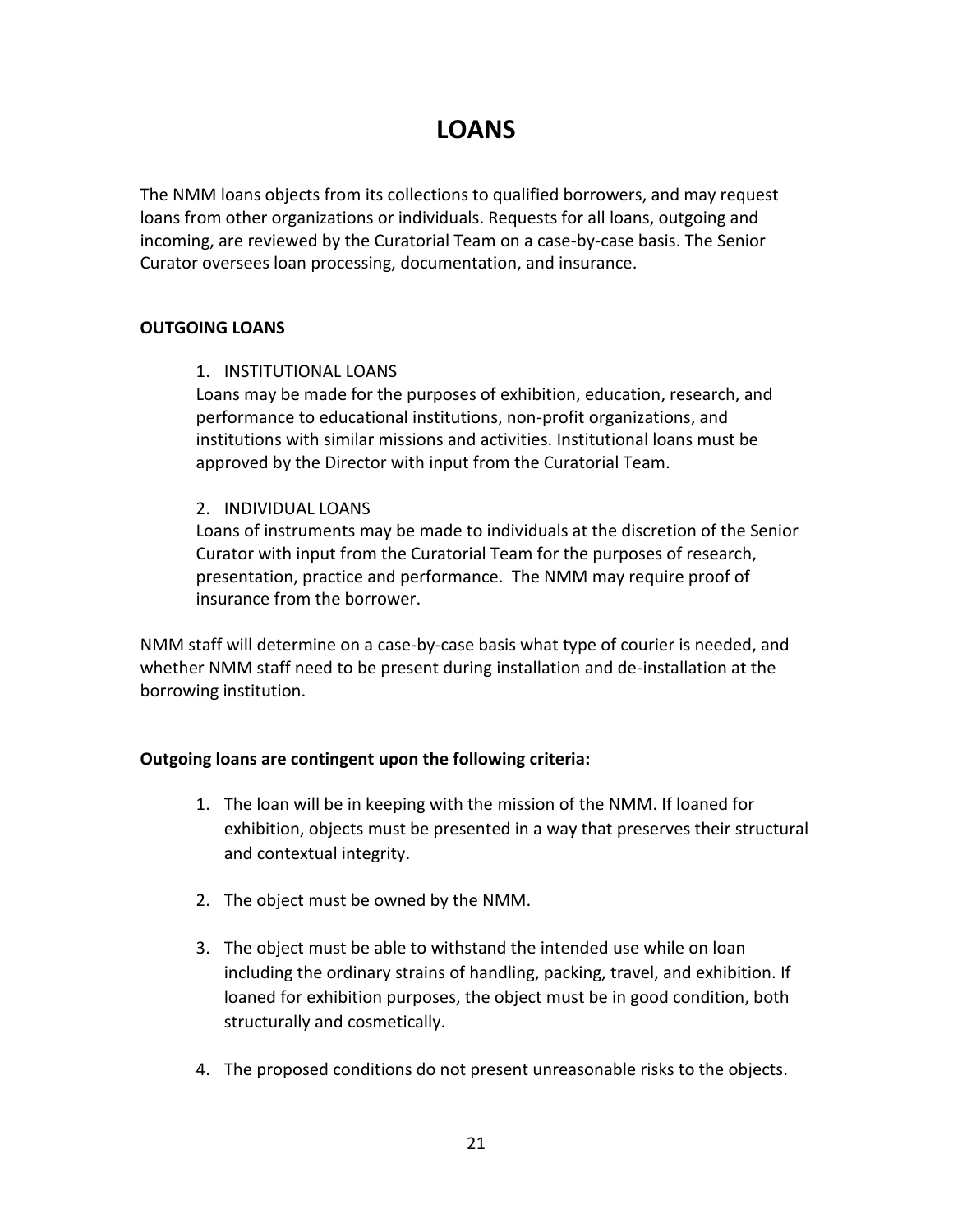- 5. The transportation of the object does not present any conflicts with respect to local, state, federal, or international laws or regulations.
- 6. The object is not needed by the NMM during the requested loan period.
- 7. Other factors the NMM will consider include the time involved to prepare the object and its display and shipping requirements; the appropriateness of the venue; the scholarly and/or educational worthiness of the exhibition; the borrower's loan history; and the value and uniqueness of the object. Any special conditions, requests, or restrictions must be discussed with NMM curatorial staff in advance and must be documented on the Loan Agreement.

#### **Requirements and Obligations for Borrowers**

- 1. All outgoing loans will require a written agreement between the borrower and the National Music Museum. Requests must outline the reason for the request and the dates of the proposed loan. Institutional borrowers must complete a facility report which indicates the environmental and other building-related conditions under which the object is to be used/displayed. Requests made less than six months before the loan period will be considered only if staff is available to meet the request without affecting projects already scheduled.
- 2. The borrower's ability to care for the objects, including exhibition and storage facilities, transportation methods, security, and climate control, must meet the NMM's standards.
- 3. Before objects are loaned, outgoing condition reports and photographs will be produced by the NMM. Institutional borrowers must complete a written condition report upon receipt of loaned objects (unless the objects were delivered by NMM staff), with an additional condition report completed immediately prior to return of the object which will be verified by NMM staff when the loan is packed at the borrowing institution (unless other arrangements have been made) and unpacked at the NMM.
- 4. The borrowing institution must not perform any conservation, cleaning, marking, or other action that alters an object in any way without the written approval of the NMM. In the event an object is damaged while in the possession of the borrower, the borrower must report any damages to the NMM Director immediately. The borrowing institution may be required to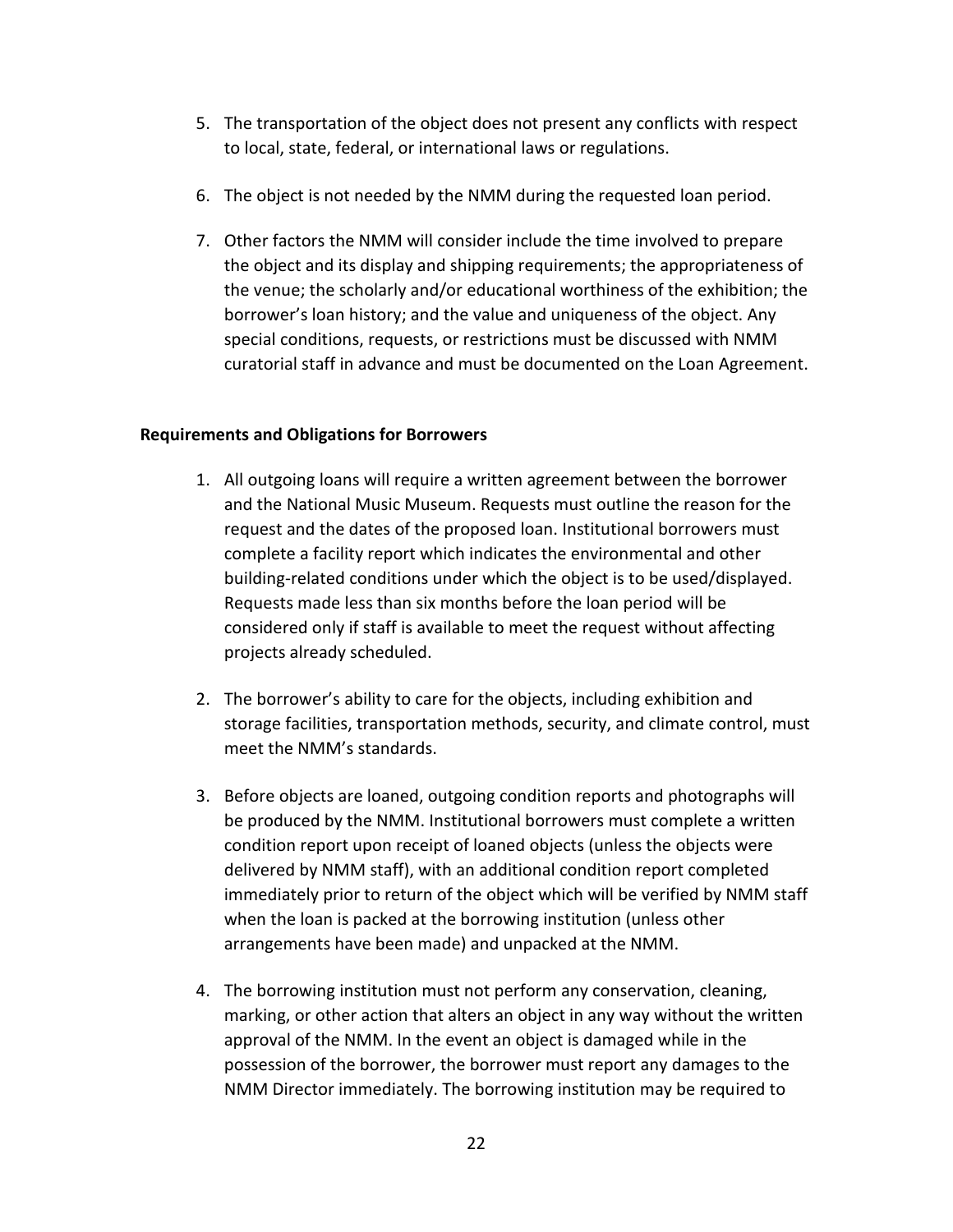pay all conservation costs necessary to repair the damage. Such conservation is to be performed by a conservator who has been approved by the NMM. Technical examination of objects (such as the taking of measurements, CT scans, etc.) is not allowed without permission of the NMM.

- 5. Unless otherwise negotiated, the borrowing institution assumes all expenses incurred by the loan, including packing, shipping, conservation, condition reporting, preparation, research, appraisals, insurance, courier expenses, and administrative costs. The NMM must approve all arrangements, and the NMM will forward a cost estimate for all charges to the borrowing institution.
- 6. Unless otherwise negotiated, the borrowing institution or individual assumes full responsibility for any damage to the instrument during the period the instrument is not in the NMM's possession. The NMM may require proof of wall-to-wall insurance covering the loaned items at the value established by the National Music Museum.
- 7. The borrower may not photograph a loaned object without permission of the NMM, except for condition reporting and informal social media purposes. Any reproduction for the purposes of sale may occur only with the written approval of the NMM.
- 8. Objects must be packed in accordance with professional standards. Returned loans must be re-packed as they were received unless a change in packing is approved by the NMM.
- 9. Approved, long-term loans may be renewed annually.
- 10. The borrower must give appropriate credit to the NMM. Exhibit labels must include, at a minimum, the name of the object, the credit line, the NMM catalog number, and the name of the NMM.

The NMM has the right to recall a loan if the contract terms are violated or if the borrower provides inadequate security or inadequate care for the loan.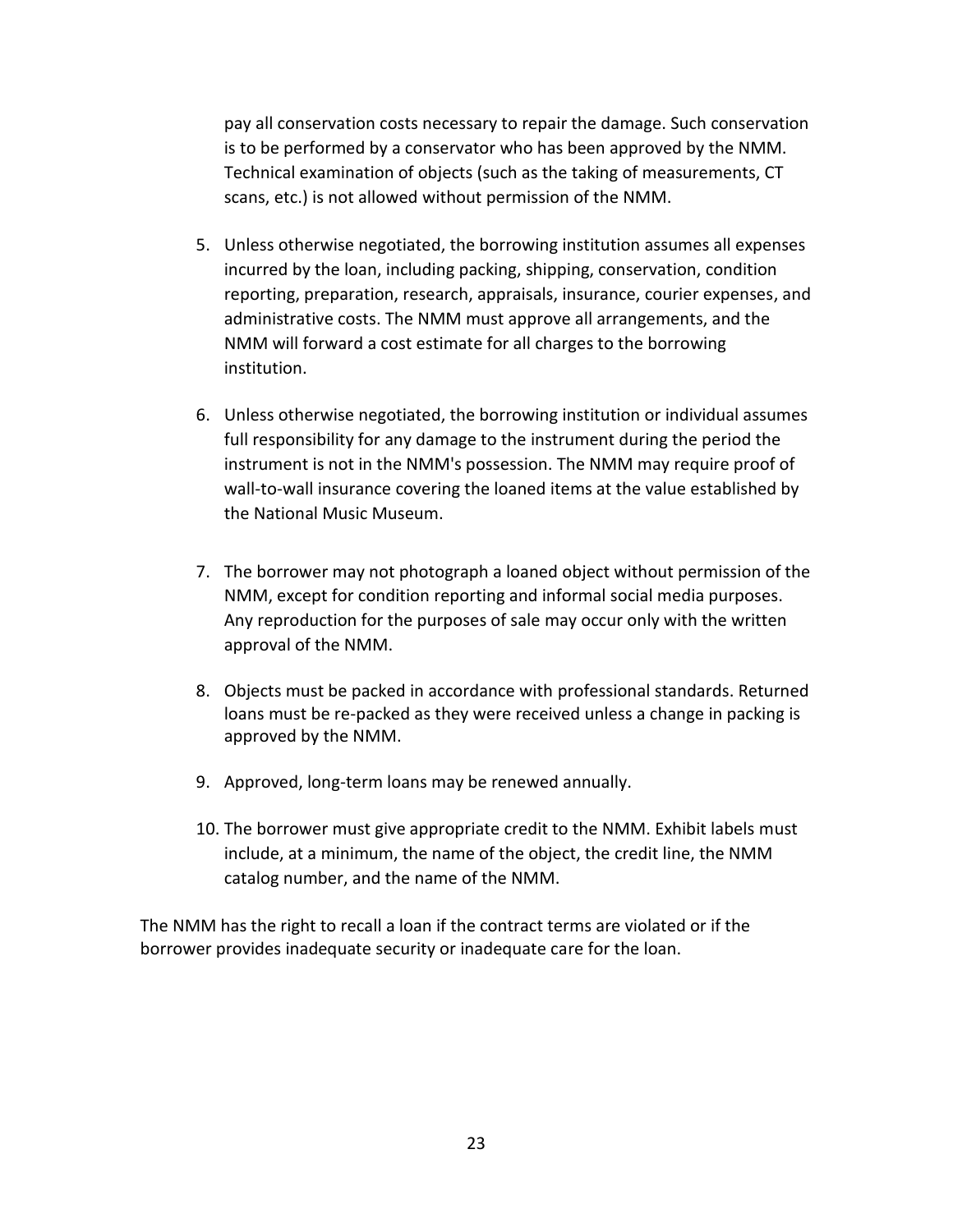#### **INCOMING LOANS**

- 1. Incoming loans will be considered in accordance with the mission of the NMM, and shall be for the purposes of exhibition, research, and performance.
- 2. Requests for loans to the NMM are reviewed by the Curatorial Team, with final approval by the Director. Each request will be evaluated according to the following criteria:
	- A. Relevance to the NMM's Mission Statement
	- B. Consideration of the object's provenance
	- C. Condition of the object(s)
	- D. Clarity of ownership
	- E. Presence of any lender-imposed restrictions
	- F. Costs associated with the loan
- 3. The NMM does not accept permanent loans.
- 4. All incoming loans will require a written agreement between the lender and the NMM. The agreement will specify the duration of the loan and all other conditions including transportation and insurance.
- 5. Except in an emergency, the NMM staff does not conserve, repair, or otherwise alter objects it has received on loan without written consent from the owner.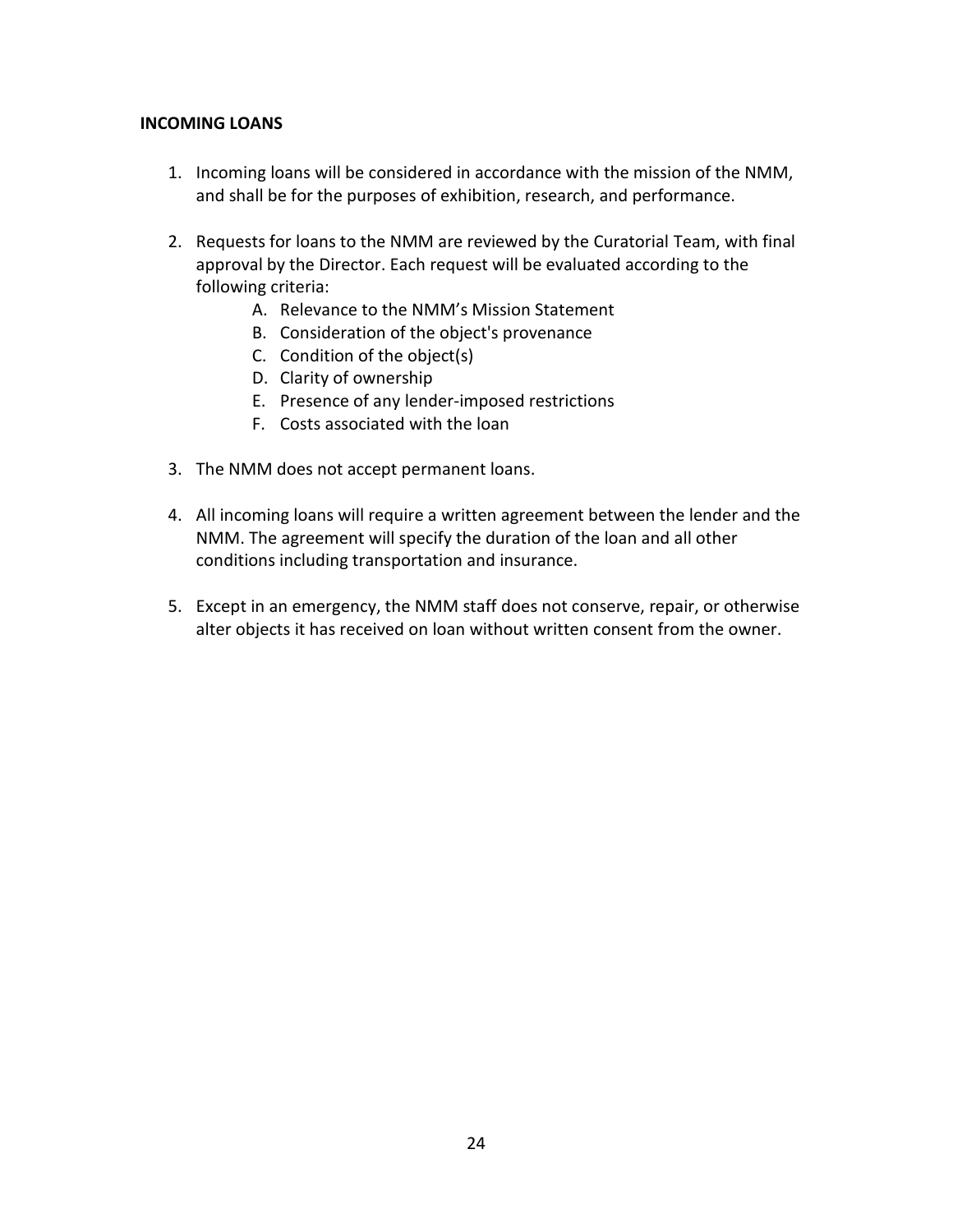# **TEMPORARY CUSTODY**

<span id="page-24-0"></span>Temporary Custody applies to objects submitted to the NMM for gift/purchase consideration, examination, and identification. It does not apply to a transfer of title, loans made to the NMM, or to personal items, including musical instruments temporarily left by visitors in the library or in coat-check type storage areas.

Before an object may be placed in temporary custody, permission must first be granted to the owner/depositor by a member of the NMM Curatorial Team. A Temporary Custody Receipt for all objects taken into temporary custody will be issued to the owner/depositor. The NMM will retain all documentation pertaining to objects in temporary custody.

Objects in temporary custody shall receive the same care given to comparable objects owned by the NMM. No repairs, alterations, or conservation treatment of these items shall be undertaken. An incoming condition assessment will be completed at the time of deposit by NMM staff and will be used for comparative purposes upon return to the owner/depositor. Evidence of damage while in the NMM's custody will be documented and immediately reported to the owner/depositor. Any objects left in temporary custody are left at the owner's/depositor's risk; the NMM accepts no liability for objects in temporary custody, and the owner/depositor is responsible for insurance coverage.

The NMM does not supply written evaluations and does not make statements regarding the monetary value of objects to the owner/depositor of items left in temporary custody.

The NMM will review objects in temporary custody in a timely manner. Objects left for the purpose of gift/purchase consideration will be reviewed using the same criteria specified in the NMM's Acquisitions Policy. If declined as a gift/purchase, the NMM will notify the owner/depositor who must reclaim the object at the owner's/depositor's expense within 30 days unless otherwise negotiated. If the owner/depositor fails to reclaim the object within 90 days, the NMM may dispose of the item at the discretion of the Senior Curator. The NMM is not obligated to accession objects left in temporary custody.

If an object is dropped off or sent through the mail, the Curatorial Team will review the object within 60 days of receipt. Unwanted, unsolicited objects will be disposed of at the discretion of the Senior Curator.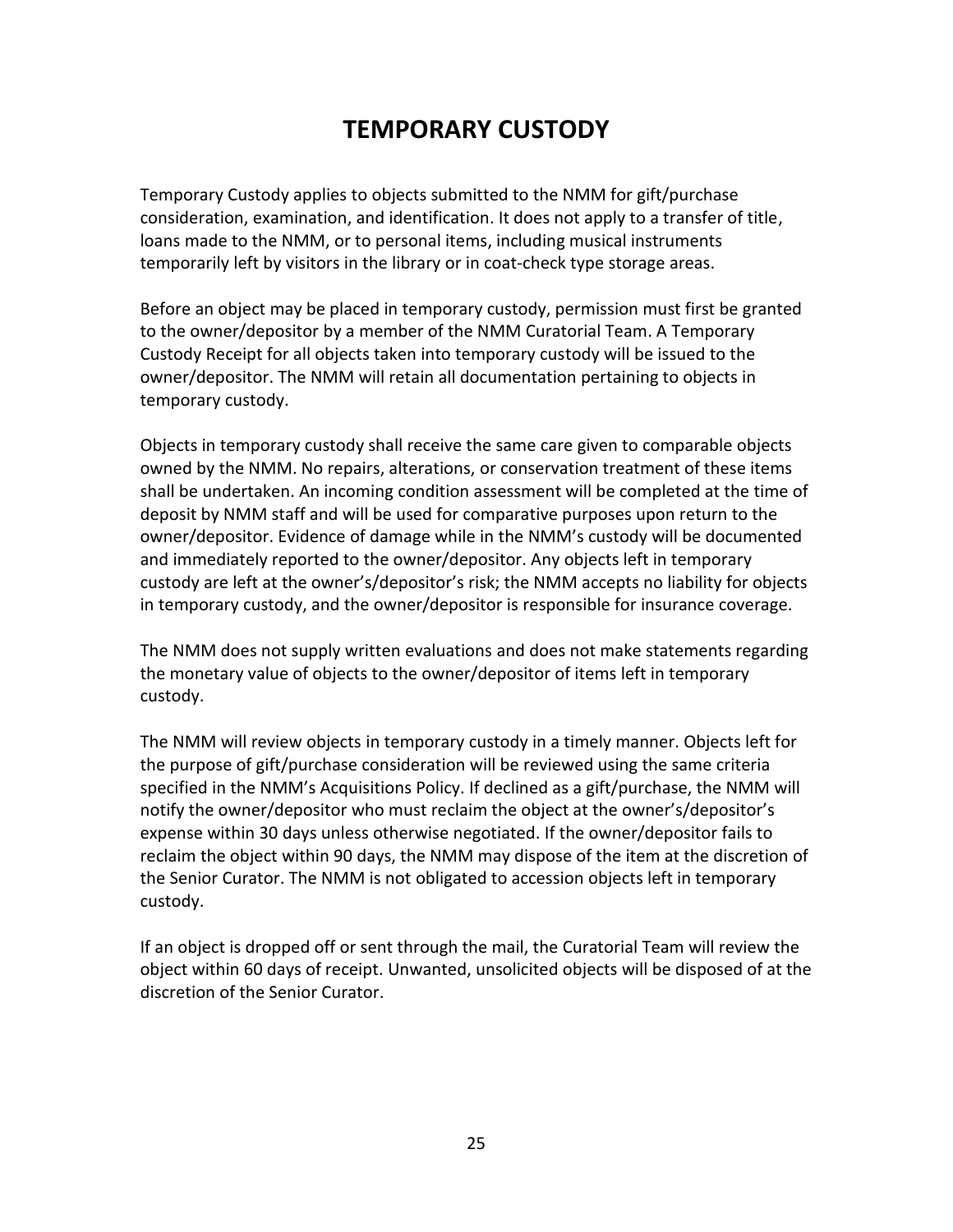# **ACCESS AND USE**

<span id="page-25-0"></span>The National Music Museum may grant access to its collections to researchers, students, performers, instrument builders, and other interested individuals. Anyone desiring to conduct research at the NMM must make an appointment at least two weeks in advance by completing the *Request for Permission to Conduct Research at the NMM*. This allows time for staff scheduling and instruments to be moved, if necessary. Any use of the NMM's collections and data in publications must be credited. The NMM does not warrant or guarantee the accuracy of collection information.

Requests to make use of the NMM's resources will be handled on a case-by-case basis. The NMM reserves the right to require contractual agreements for compensation of staff time, use of equipment, etc.

The NMM will evaluate requests for access on the following criteria:

- 1. The request is consistent with the mission of the NMM.
- 2. The request respects the physical integrity of the objects and associated collection information.
- 3. The degree to which the NMM's staff and facilities can accommodate the request.
- 4. The person requesting access is qualified and competent to conduct research as demonstrated by professional training and experience, affiliation with peer institutions, publications, references, etc.

The Senior Curator, with input from the curatorial staff, has the authority to approve access to collections and collection records.

The NMM's internal documents such as donor information, appraisals, purchase price, insurance, and any other sensitive material are not part of the public archives and therefore are restricted.

Instruments may not be handled except under the supervision of NMM staff. Measuring tools must be approved by a member of the NMM Curatorial Team. Instruments that have already been measured will not be measured again unless there are compelling reasons to do so. No instrument may be played or disassembled without permission of a member of the NMM Curatorial Team.

Copies of all technical data accumulated during a research visit must be left with the NMM at the conclusion of the visit and will be considered part of the instrument's public documentation. A copy of any published information based on the collection or its associated information must be given to the NMM for deposit in its archives. Prior to their visit, researchers must acquaint themselves with the NMM's *Access to the Musical*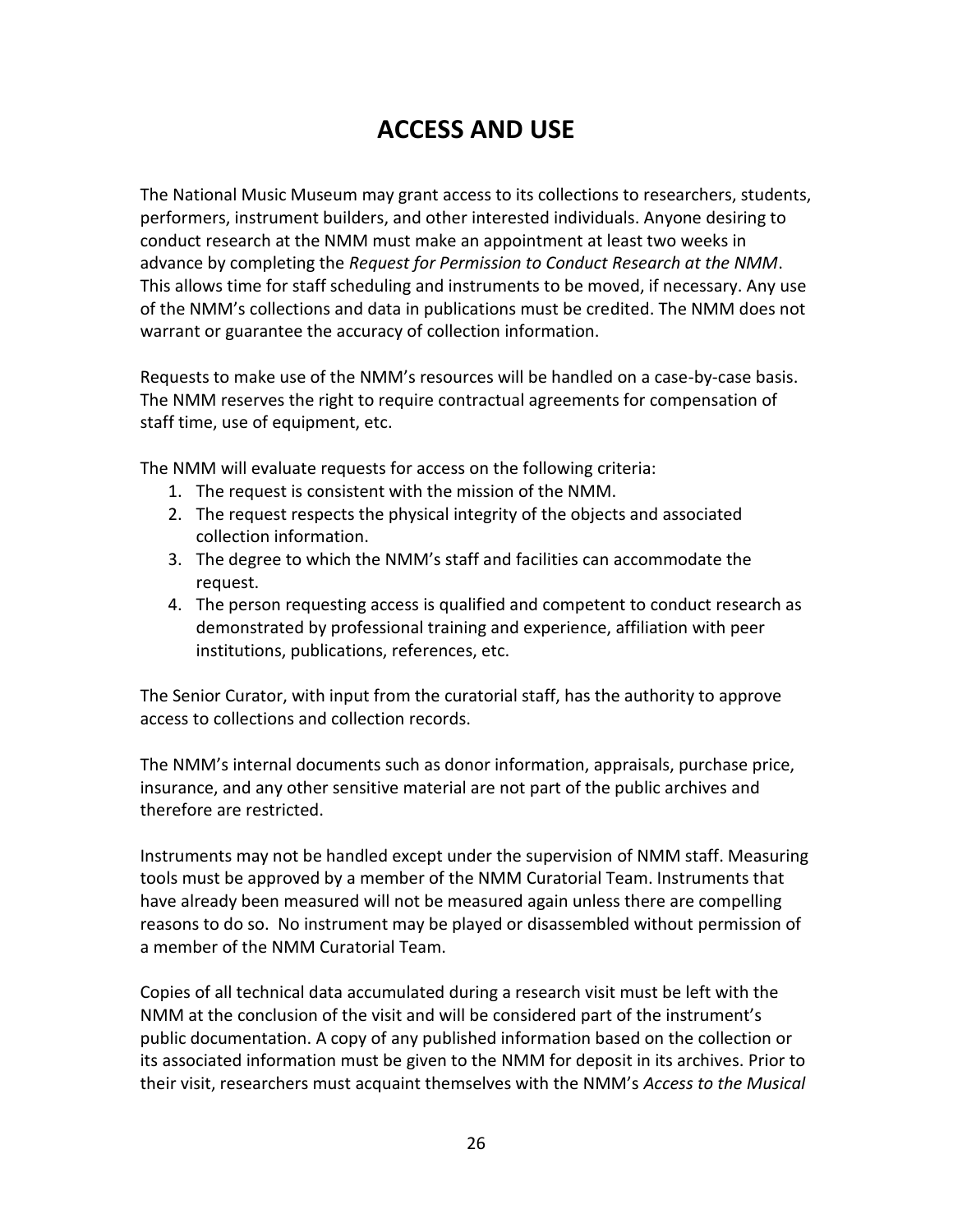*Instruments*, and *Guidelines for Patrons Using the Library and/or the Sally Fantle Archival Research Center at the NMM.*

#### **Access to Storage**

Access to storage may be granted for research purposes. A member of the NMM staff must supervise students, visiting researchers, USD facilities workers, contractors, etc., in the study-storage areas.

#### **Sampling**

The purpose of any sampling must be in keeping with the NMM's mission. Requests for sampling must be provided in writing with a sufficient level of detail to allow the Curatorial Team to evaluate the merits of the proposal.

The criteria used for approval:

- 1. The sampling will not compromise the future utility of the object
- 2. There are no alternative means of obtaining the needed data
- 3. The expected information gain justifies the sampling
- 4. The competence of the researcher making the request is demonstrated through professional training, affiliation with another institution, references, etc.

#### **Public spaces**

The NMM's facilities may be used for purposes such as meetings, receptions, etc., subject to the approval of the Director.

No food or drink is permitted in the galleries. No use or activity shall take priority over the care and safety of the objects.

Visitors may not take backpacks, musical instruments/cases, tripods, or other large items into the galleries without permission. The NMM does not allow the use of selfie sticks in the museum.

Professional media personnel must have permission to photograph/record in the galleries. The use of high-temperature lighting such as halogen is not permitted in the museum.

The NMM does not assume any liability for personal items, such as musical instruments, cameras, laptops, etc., left anywhere in the museum including coat-check type storage areas.

Except for service and emotional-support animals, pets are not allowed in the museum. Visitors who wish to bring a service or emotional-support animal into the museum will be asked if the animal performs a task for the visitor.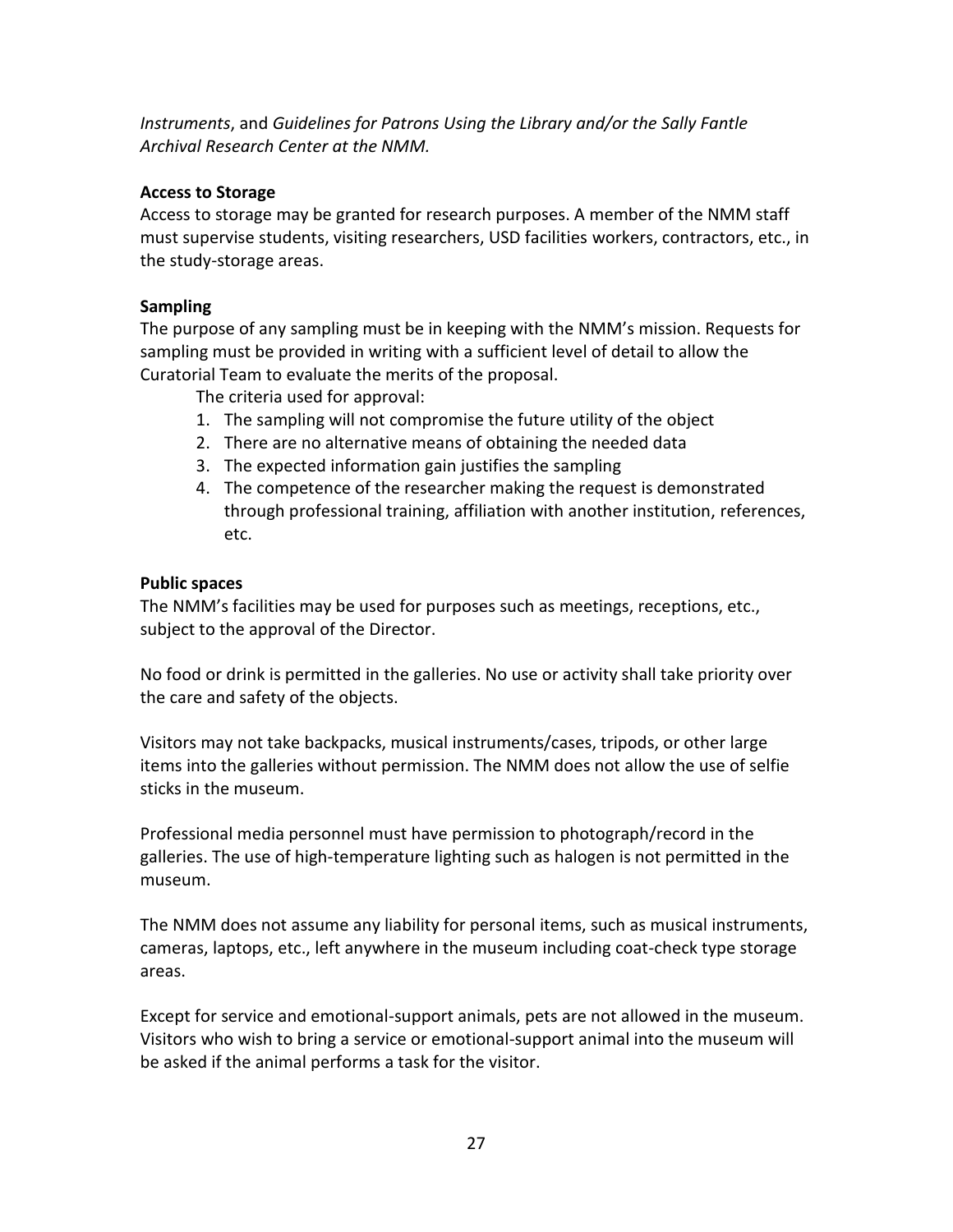# **APPRAISALS AND RESEARCH SERVICES**

#### <span id="page-27-0"></span>**APPRAISALS**

No NMM staff members, students, or volunteers may provide appraisals or formal authentication for objects other than those owned by the NMM, with the exception of providing informal advice to peer non-profit institutions such as other museums and government entities. In no way shall such advice be considered a formal authentication or appraisal.

When an item is donated to the NMM, the NMM's staff and board members do not make, arrange, or pay for appraisals on the donor's behalf. Internal appraisals are not shared with donors. Donors may be given the names of two or more appraisers without preference.

Musical instruments and other items are assigned in-house values for accounting and insurance purposes, based on any combination of purchase price, outside appraisal, or estimate of market value.

The NMM may use appraisals internally for situations where the value of the object is in question, there are varying valuations for an object, when considering damage evaluations, for insurance purposes, for loan purposes, when there is no previous valuation, and when evaluating an object for deaccessioning and disposal.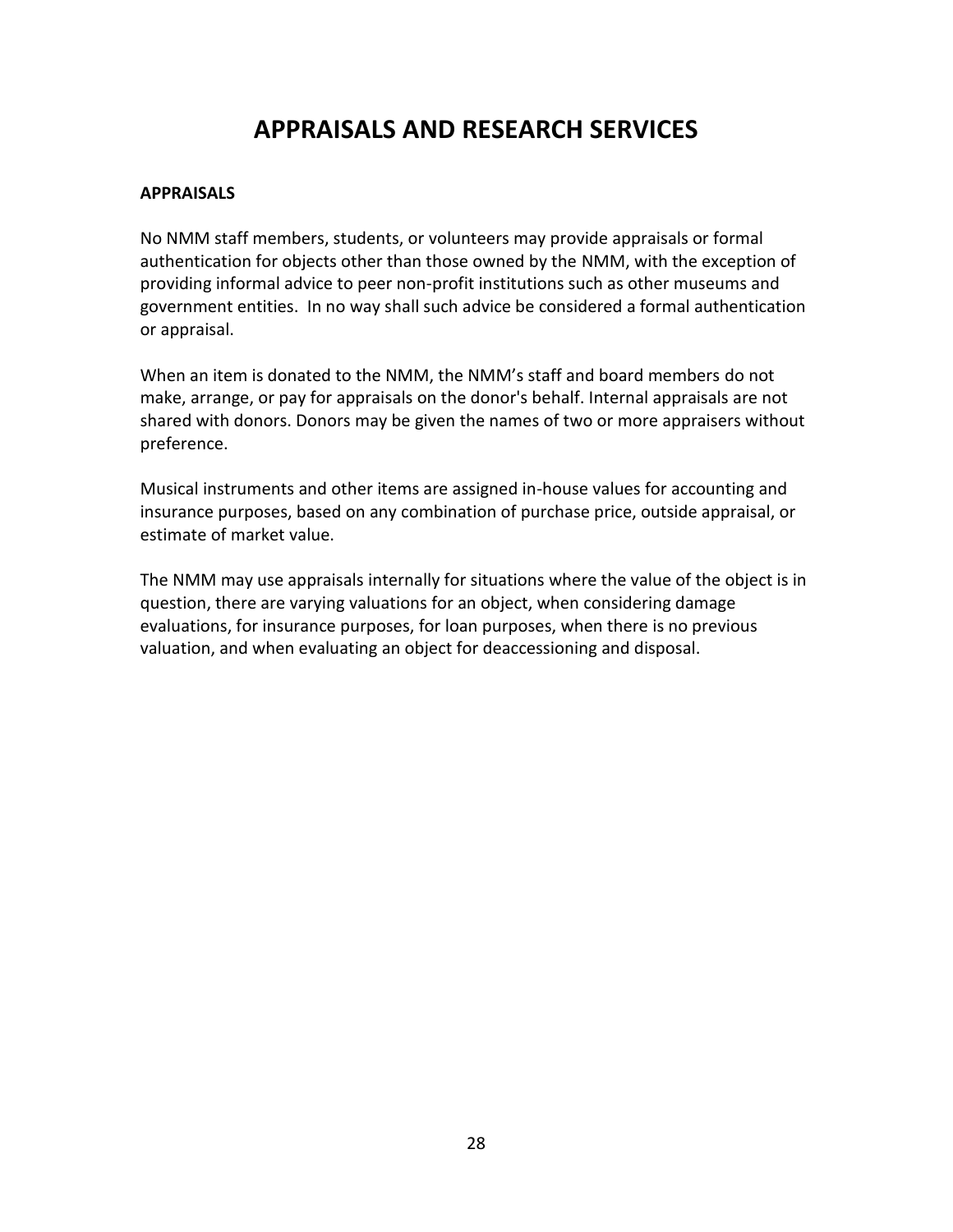#### **RESEARCH SERVICES**

#### **Off-site Research Inquiries**

NMM staff will endeavor to answer the public's basic research questions concerning the NMM's collections and archives. Responses to in-depth collections inquiries by the public will be handled on a case-by-case basis. Curatorial research services are afforded to NMM Members based upon their category of membership. Any additional, general, and brief research assistance, including the identification of instruments and related items, may be provided to the public at the discretion of the NMM staff, as time permits. Only research inquiries that are emailed, faxed, mailed, or made in person by appointment, can be answered. NMM staff members are not required to answer research inquiries over the phone.

#### **Research Photography**

Photography taken by the public of the NMM's collections on display is allowed. Such photography may only be used for personal study and/or may be shared on social media. However, public photography may not be used for publication without written permission from the Senior Curator.

Professional images of instruments or other items owned by the NMM and taken by the NMM Photographer may be obtained for personal study or educational classroom use. Requests for new photography by the NMM Photographer will be considered on a caseby-case basis. NMM images may not be reproduced, published, sold, or distributed in any format or used for commercial gain without specific written permission from the National Music Museum (the form *Request for Permission to Publish Digital Images* must be submitted to obtain licenses for publication). The NMM reserves the right to determine whether or not its staff can accommodate any photographic request. All NMM images are copyrighted by NMM, Inc.

The NMM grants publication permission only for digital photography obtained directly from the NMM. The NMM does not issue permission for publication of images taken from books, postcards, color prints, 35mm slides, digital photography, the Internet, or any other previously published materials.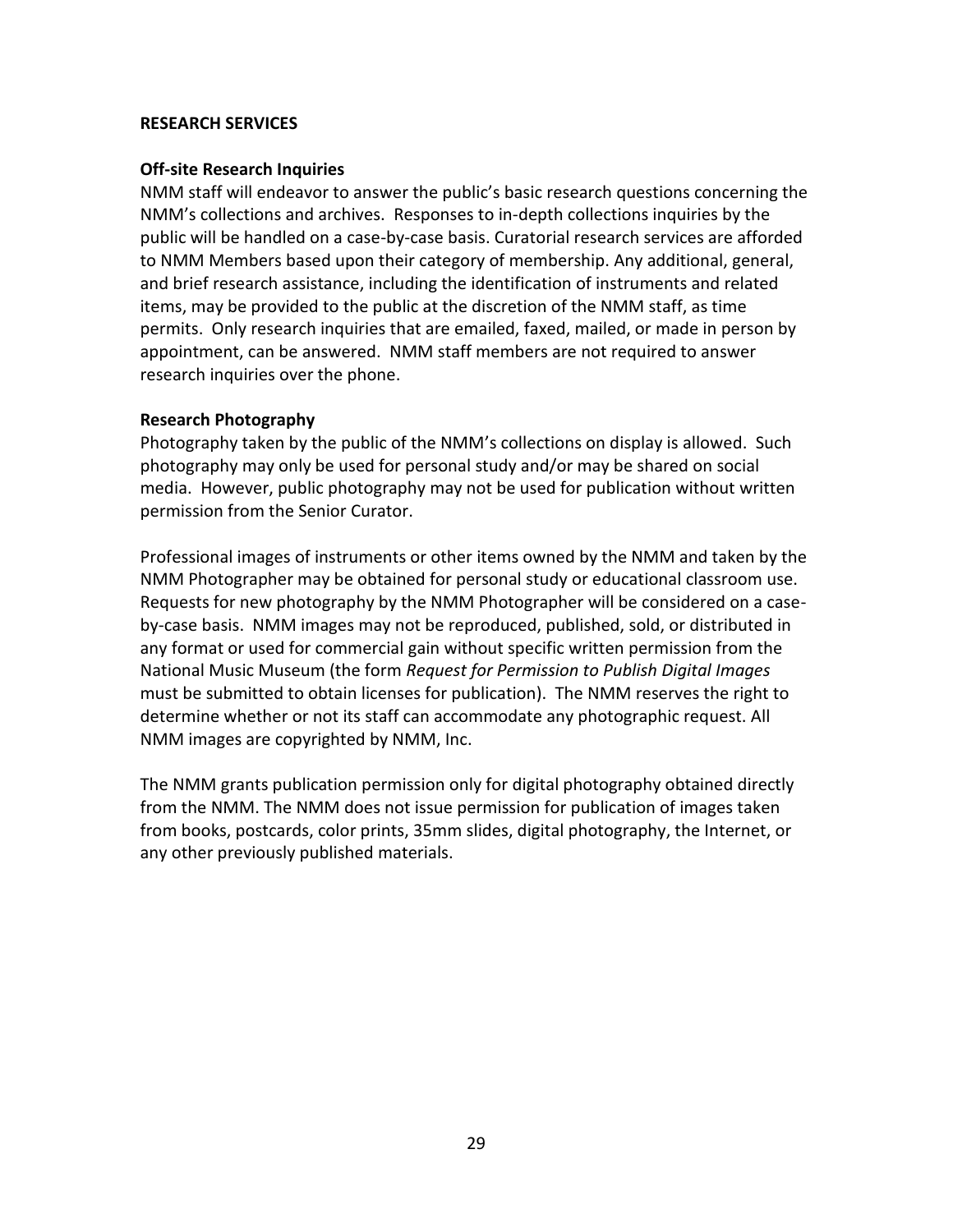# **CARE OF COLLECTIONS**

<span id="page-29-0"></span>The NMM is committed to providing proper care of its collections within the limits of its resources on behalf of present and future generations.

#### **STAFF RESPOSNSIBILITIES**

The Collections Manager and the Conservator are responsible for overseeing the care of collections, with input from curatorial staff. It is the responsibility of all NMM staff to inform students, interns, volunteers, and researchers about NMM policies and procedures, and to ensure they are followed.

#### **THE NMM'S CARE OF THE COLLECTION STRIVES TO**:

- Provide a stable environment for the collection that meets appropriate environmental standards. (See Environment below.) Control of relative humidity and temperature is critical because unacceptable levels contribute significantly to the breakdown of materials. The Conservator and Collections Manager will routinely monitor environmental conditions.
- Provide safe and secure exhibit and storage areas for the collection, consistent with currently accepted best practices.
- Use inert shelving and archival materials for collection storage.
- Maintain a risk assessment program to ensure the agents of deterioration that affect NMM collections are detected, avoided, blocked, and mitigated.
- Maintain an integrated pest-management program

#### **CONSERVATION**

The NMM embraces the *Code of Ethics and Guidelines of Practice* of the American Institute for the Conservation of Historic and Artistic Works, specifically affirming the concepts of: respecting the integrity of the object, establishing the suitability of treatment, and maintaining the principle of reversibility. Through the following means the NMM seeks to preserve the object in its original form or at its present level of stability:

- 1. Preventive conservation involves taking all reasonable precautions to prevent and minimize damage to the collections due to agents of deterioration such as changes in temperature and relative humidity, visible light and ultra-violet radiation, pests such as insects and rodents, water, flood, fire or other natural disaster, airborne pollutants and contaminants, accidents due to physical forces such as handling, packing and in transit, vandalism and intentional damage, neglect and theft.
- 2. Remedial conservation seeks to stop any damaging/degradation process and/or to reinforce the structure/surface of the object.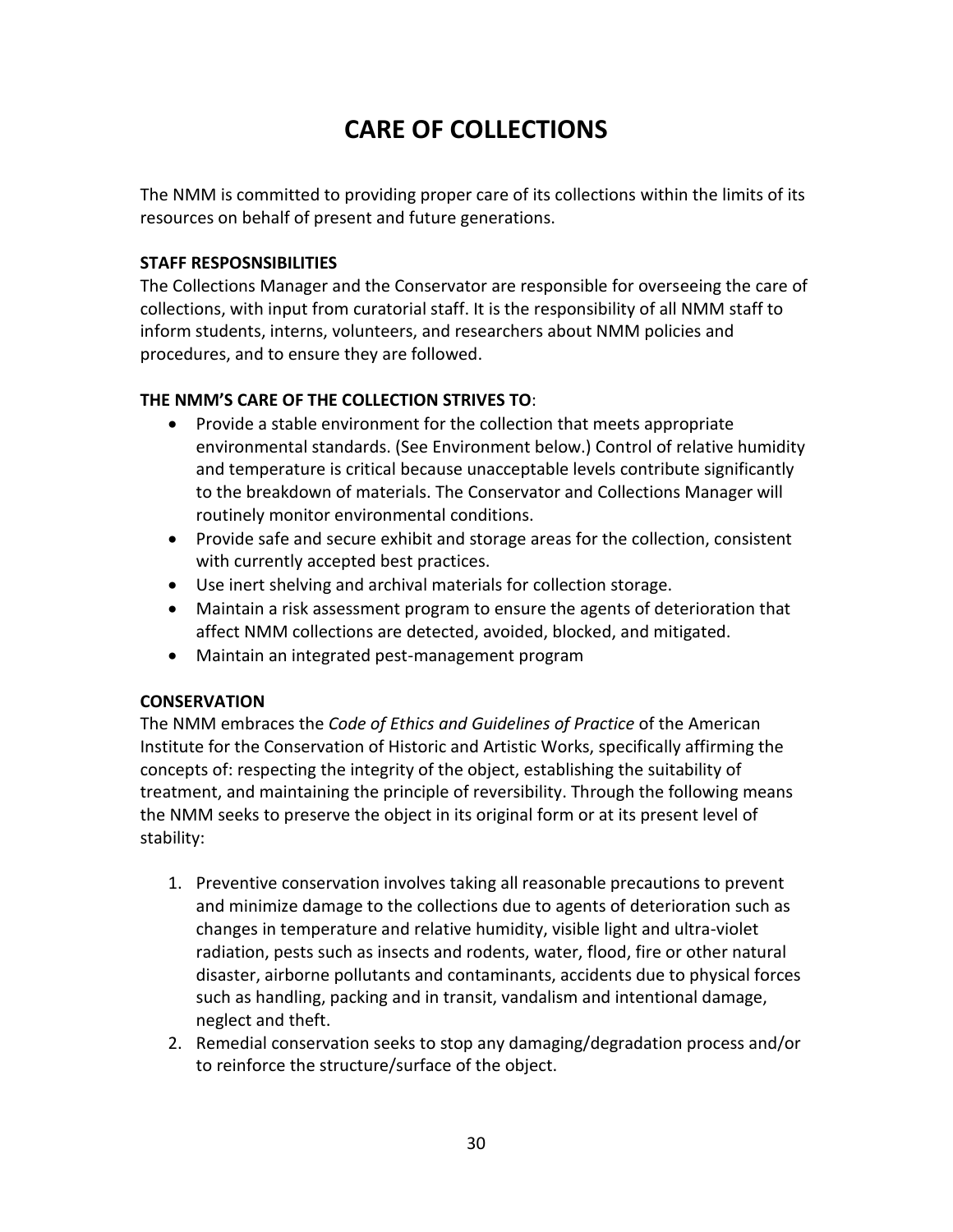3. Restoration is an action taken to facilitate an object's appreciation, understanding, and on some occasions the playability of a musical instrument.

Priority of conservation shall be based on the following considerations: condition, historical significance, recommendations of staff, technical feasibility, request for exhibition, and financial resources.

Repairs or conservation treatments shall be performed by museum/instrument professionals or those under their supervision. On rare occasion an instrument may be restored to playing condition, for example, when the restoration requires minimal intervention, or when previous work is inconsistent with museum conservation standards. All conservation treatments will be documented in a Conservation Report.

#### **HANDLING**

Professional standards outlined in the NMM's *Best Practices for Handling Museum Objects* will be implemented under the supervision of the Collections Manager and the Conservator. Anyone handling museum objects including staff, students, volunteers, and visiting researchers shall review the NMM's *Best Practices for Handling Museum Objects*, and will be supervised by NMM staff.

#### **INVENTORY**

Periodic inventories of the collection enables NMM staff to reconcile records and documentation with objects, and also provides the opportunity to review the physical integrity of the NMM's collections. A full inventory of the instrument collection is conducted every ten years under the direction of the Collections Manager. The inventory confirms the object's location. If an object cannot be located, the object's location will be changed to "location unknown". Object numbers of any missing or deaccessioned items are not reused.

#### **ENVIRONMENT**

Because musical instruments are often made of composite materials, it is not always possible to have dedicated spaces and environmental parameters for each material/collection (wood, metal, paper, films, textiles, etc). The NMM strives to maintain temperature between 65-75° and relative humidity between 40-55% depending on the primary material the object is made of. Environmental parameters are recorded and are kept for a minimum of three years.

#### **INTEGRATED PEST MANAGEMENT PLAN**

Recognizing that no single method of controlling pests in museums can be fully effective, under the direction of the Conservator, the NMM utilizes the following methods:

- Prevent pests from entering buildings and collections areas
- Monitor early signs of pest activities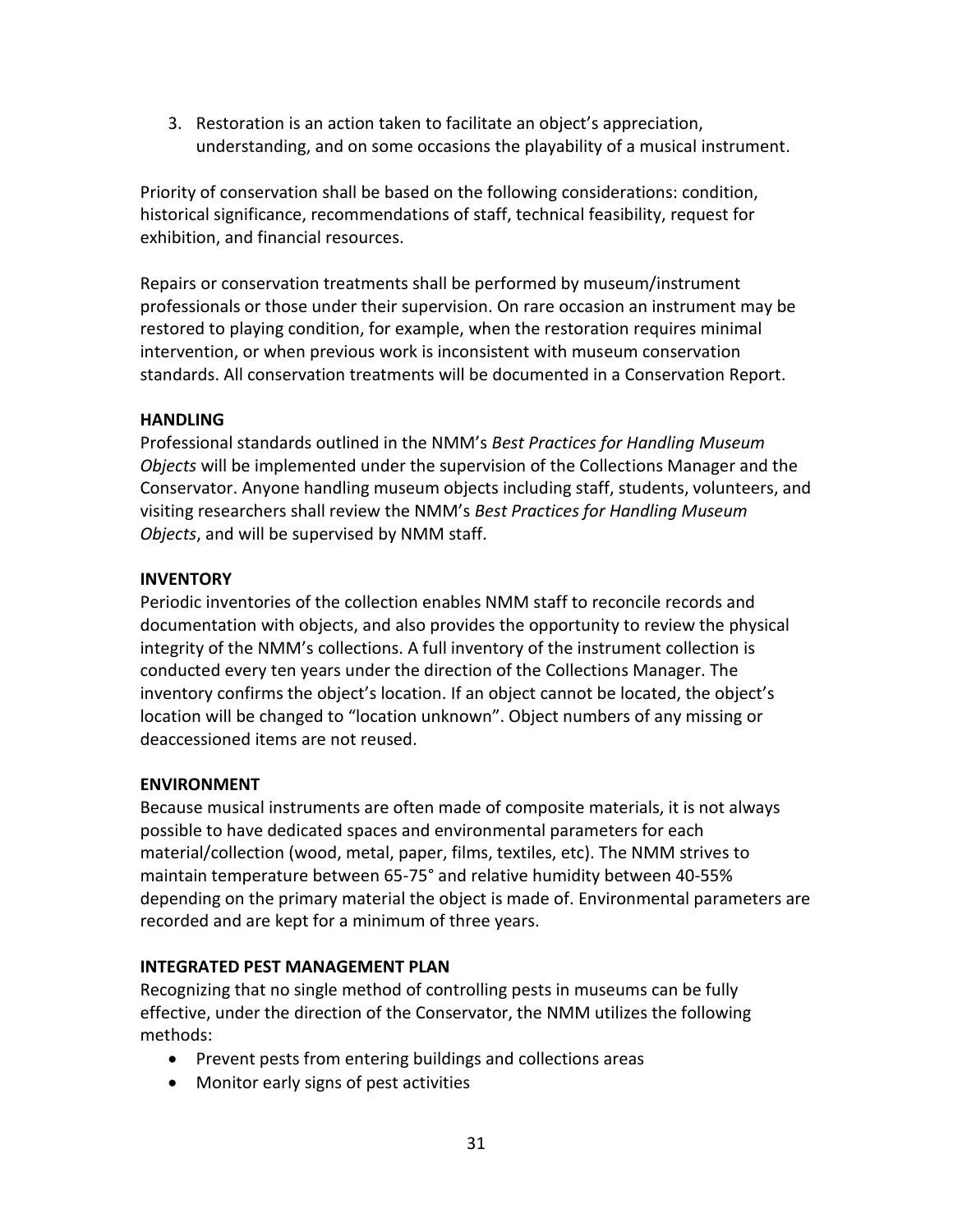Employ non-chemical control methods to eliminate active infestations; pesticides will be used only after all other less toxic approaches have been exhausted.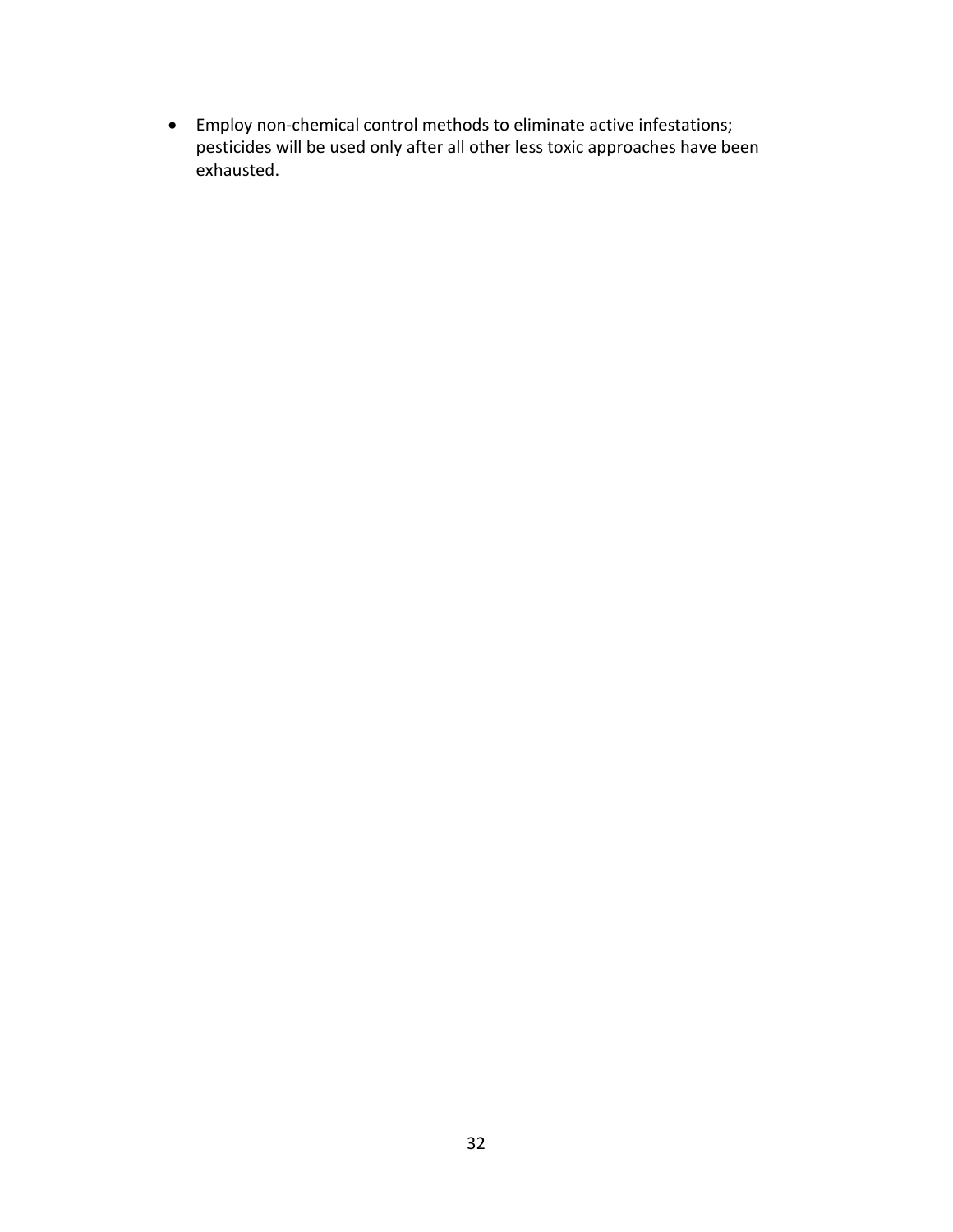## **RISK MANAGEMENT AND INSURANCE**

#### <span id="page-32-0"></span>**RISK MANAGEMENT**

All NMM staff share the responsibility to eliminate or minimize hazards to the collections to the extent possible within available resources. An internal Risk Assessment was conducted in 2014 by the NMM's Emergency Preparedness Team utilizing the Ten Agents of Deterioration outlined by the Canadian Conservation Institute, and the Risk Prioritization Worksheet developed by the Heritage Preservation. A result of this work was the development of the NMM's Emergency Response Plan which pertains primarily to human safety and evacuation. All staff, students, and volunteers are required to be familiar with this plan. Additional procedures address emergency contact lists, salvage priorities, and supply lists. The NMM staff must note and communicate to the Collections Manager situations that create the potential for damage or loss to collections, personal injury, or legal liability.

The NMM provides the following measures to help ensure the wellbeing of visitors, staff, and the collection:

- a. The NMM observes the public policies and procedures of the University of South Dakota with regard to fire and other emergency situations.
- b. Staff participates in periodic fire drills.
- c. Staff receives training of fire extinguisher use.
- d. Restrictions on food and beverages are observed. No food, drink, or living plants are permitted in the galleries or in areas that are solely dedicated to storage.
- e. Access to non-public areas must be supervised by NMM staff.
- f. Disaster response supplies are located in designated areas.
- g. The NMM's disaster preparedness plan will be evaluated and revised at least every five years.

#### **INSURANCE**

As part of its overall risk-management program, the NMM maintains a mandatory collections insurance policy procured and administered by the Director. Musical instruments loaned to other institutions, as well as to individuals, shall be covered by the borrower's insurance, unless otherwise negotiated with the NMM. Additional insurance riders may be required, if necessary, for loans of high value instruments. Insurance proceeds from the settlement of claims for damage to NMM collections will be used only for the purpose of direct care and purchase of collections. (The NMM currently takes guidance from the AAM's 2016 white paper, "Direct Care of Collections: Ethics, Guidelines, and Recommendations.) Curatorial staff members provide up-to-date insurance values for objects in the collections as needed. Independent appraisals may be sought prior to the loan or performance use of musical instruments of significant rarity and value, if existing independent appraisals are more than 3 years old.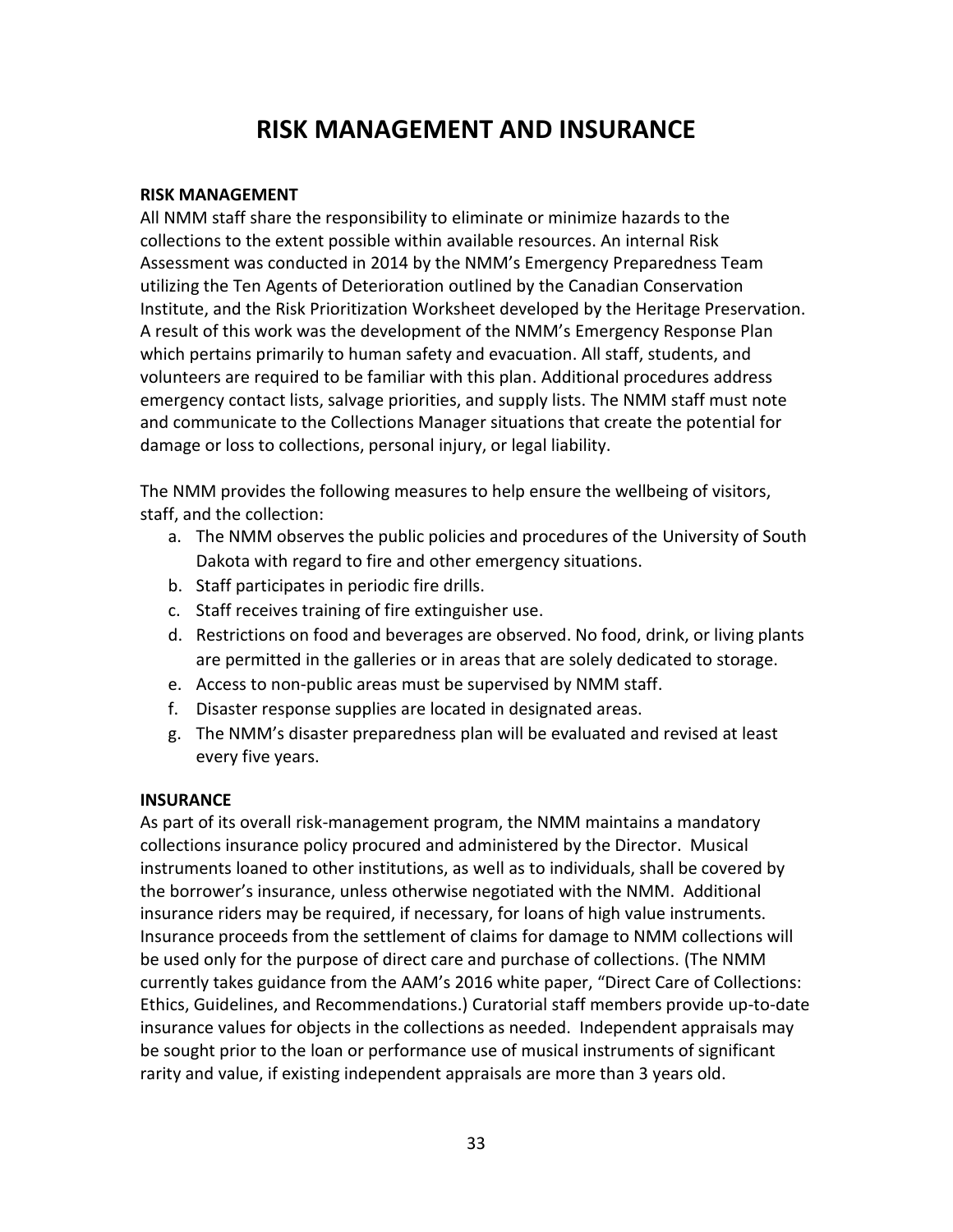# <span id="page-33-0"></span>**DOCUMENTATION AND COLLECTIONS RECORDS**

The creation and maintenance of accurate, up-to-date, permanent records relating to the collections and their management is a major responsibility of the NMM, and one of the primary means by which the NMM demonstrates and maintains intellectual control over its holdings. To that end, the NMM is committed to the fundamental objective of effective use of its collections by recording collections information and images in computerized databases, implementing professional documentation standards, and sharing collections information.

Categories of collection records include the following:

#### 1. ACCESSION RECORDS

Accession documentation includes the object name, maker, date, model, accessories, method of acquisition, name and address of donor/seller, purchase price, insurance value, date of acceptance, and a sequential catalog number. The Senior Curator is responsible for creating and maintaining Accession records. New acquisitions are reported in the semi-annual NMM Trustee Report.

#### 2. VALIDIATION RECORDS

The original Deeds of Gift, Bills of Sale, Appraisals, etc. are stored in the NMM's fire safe. Scanned copies of these documents are stored on USD's server. The Senior Curator is responsible for maintaining Validation records.

#### 3. CATALOG RECORDS

Cataloging data includes geography, classification, signatures, marks, physical description, dimensions, provenance, use, exhibition, research and performance history, storage location, bibliography, etc. NMM curators are responsible for recording pertinent data and for maintaining catalog records.

#### 4. LOAN RECORDS

The Senior Curator creates and maintains loan documentation that includes signed copies of the NMM's Official Loan Form, facilities reports, shipping/transport documents, certificate of insurance from borrowing institution, and borrower's receipt. Condition Reports are written for instruments that are loaned by the NMM.

#### 5. DEACCESSION RECORDS

Deaccessioning documentation includes the reason for deaccession, method of disposal, photography, and income from any sales of objects. The Collection Manager is responsible for maintaining permanent deaccession records. Deaccessions are reported in the semi-annual NMM Trustee Report.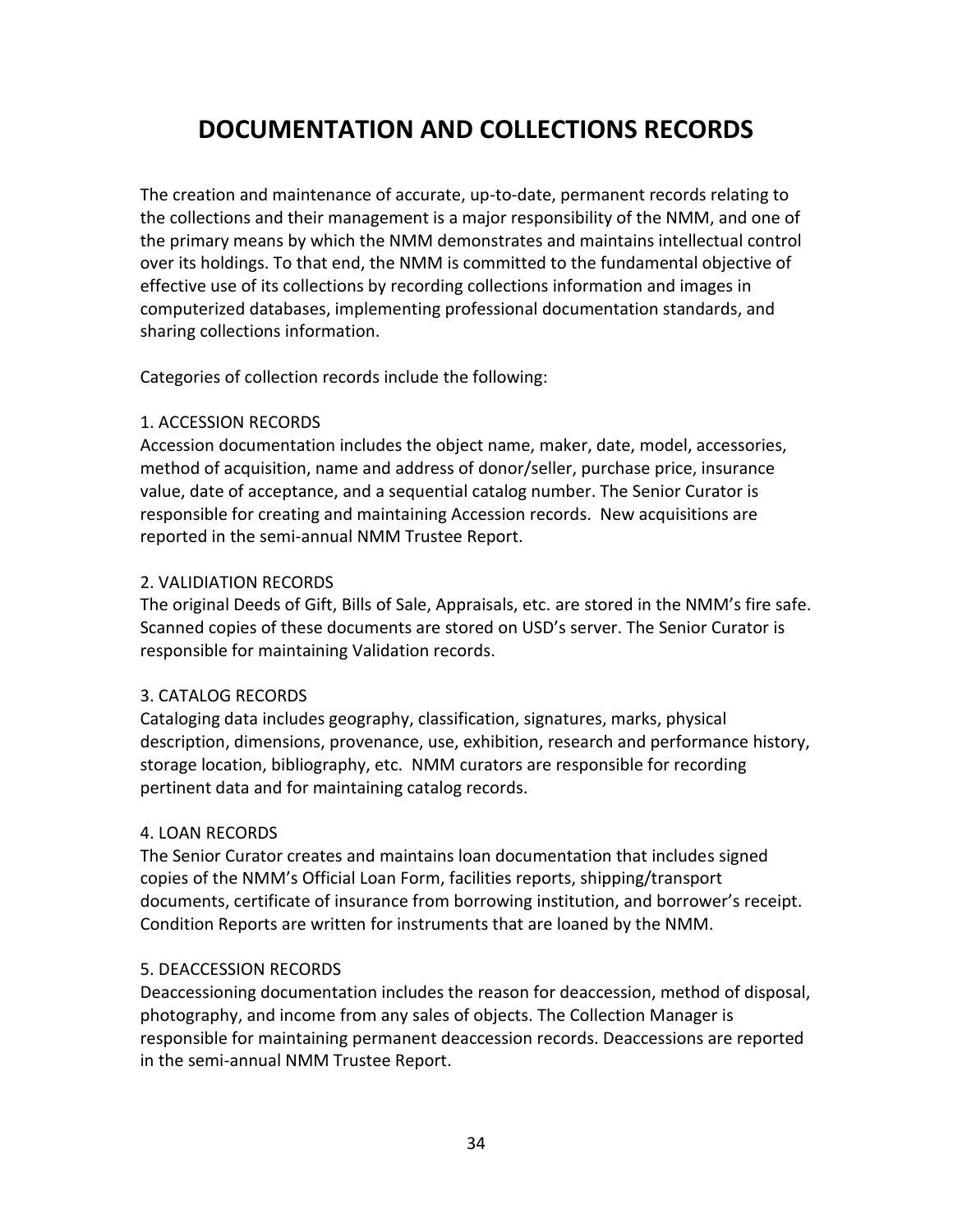#### 6. TEMPORARY CUSTODY

The NMM will retain all documentation pertaining to objects in temporary custody. The Senior Curator is responsible for maintaining Temporary Custody documentation.

#### 7. CONDITION REPORTS / CONSERVATION TREATMENTS

The Conservator maintains condition records and ensures that any conservation proposals and treatments are recorded.

#### 8. PHOTOGRAPHY

The NMM strives to photograph all objects in the instrument collection. The photographer is responsible for photography and image management.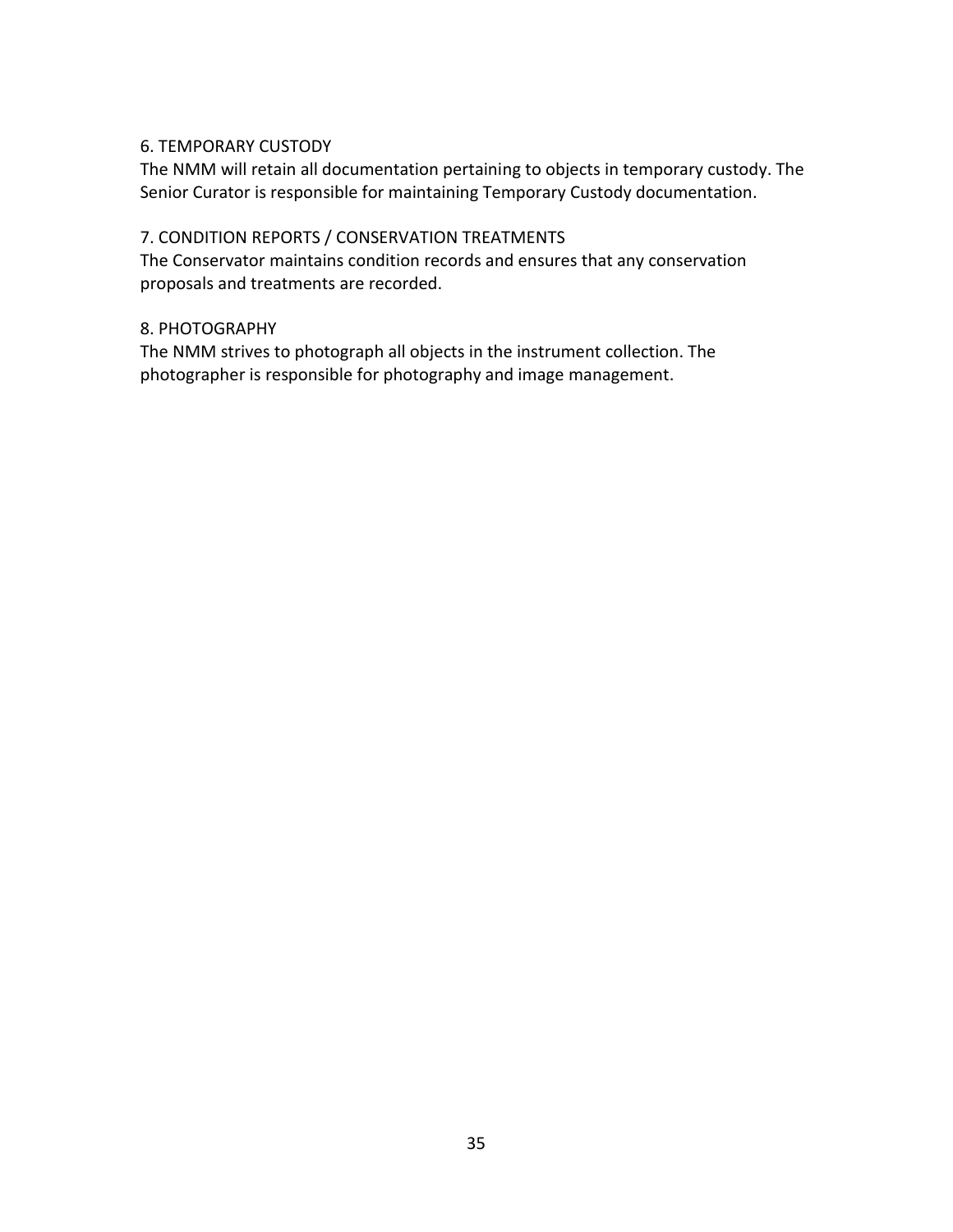# **INTELLECTUAL PROPERTY RIGHTS**

#### <span id="page-35-0"></span>**PRINCIPLES**

The National Music Museum, Inc. (NMM) is both a holder and a user of intellectual property. The NMM strives to protect the intellectual integrity of its collections/archives, while promoting the dissemination of knowledge through public access to its collections/archives for research, performance, and educational purposes. At the same time, the NMM strives to protect the intellectual property rights of the persons whose work is preserved in its collections/archives, as well as any intellectual property owners, including the NMM itself as a rights holder.

Many parts of the NMM's holdings are protected by copyright, that is, a form of protection provided by the laws of the United States (17 U.S.C.), to the authors of "original works of authorship," including literary, dramatic, musical, artistic, and certain other intellectual works. Section 106 of the 1976 Copyright Act generally gives the owner of copyright the exclusive rights to the following:

- the right of reproduction;
- the right of adaptation;
- the right of distribution;
- if the work is of such nature, the right of performance; and
- if the work is of such nature, the right of display.

#### **POLICIES**

#### **General**

The NMM does not knowingly permit infringement of intellectual property rights. The NMM makes a good faith effort to protect the intellectual property rights of the creators, as well as intellectual property owners, including NMM, Inc. itself as rights holder.

The NMM Curatorial Staff strives to seek and obtain exclusive or non-exclusive copyright license for any objects/items/materials added to and/or already in the NMM's collections/archives, whether through purchase, gift, transfer, or exchange:

- Donors to the NMM are asked to transfer to the NMM all title and interest, including copyright, trademark, and related interest. In instances when the donor does not own the copyright, or when the copyright ownership cannot be documented, the NMM does not grant rights to reproduce those objects in the collection for any purpose, other than that allowed under the fair use provisions of federal copyright law.
- The Curatorial Team, in consultation with the Director and legal counsel (when warranted), endeavors to obtain copyright for existing collections/archives ("copyright clearance policies").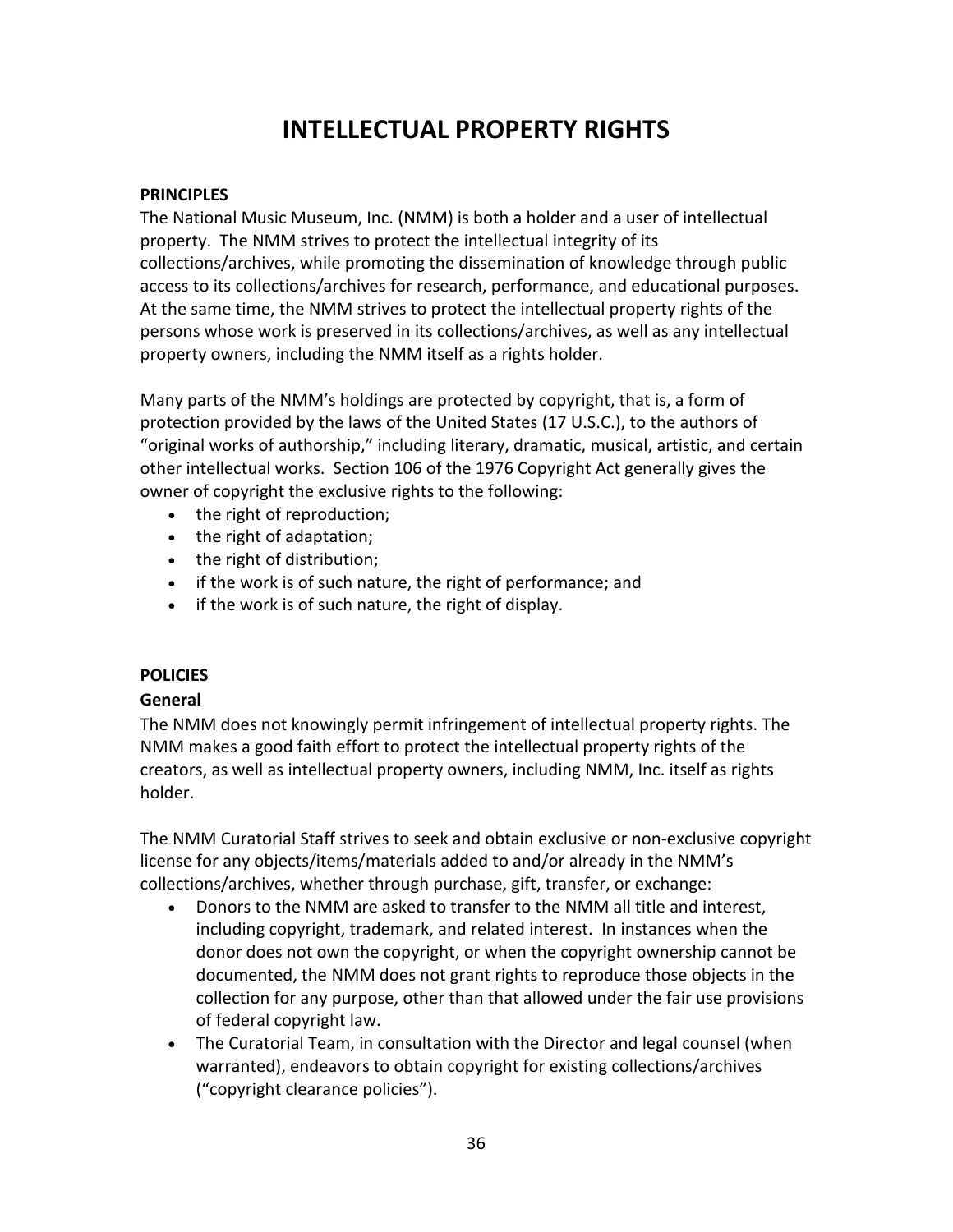The NMM abides by the Visual Artists Rights Act of 1990 (VARA) that amended section 106A of the U.S. Copyright Act. VARA provides artists with a claim for "moral rights," in particular, the wrongful destruction, mutilation, or alteration of their works of art, as well as for incorrect attribution. VARA applies only to 'works of visual art.' Under VARA, a 'work of visual art' is a painting, drawing, print, sculpture, or photograph produced for exhibition purposes only. The work must exist in a single copy or in a limited edition of 200 copies or fewer that are signed and consecutively numbered by the author. The statutory definition excludes posters, applied art, motion pictures, audio visual work, electronic publication, books, advertising material, and work for hire.

#### **Archival Items**

NMM, Inc. does not currently hold copyright, trademark, or other IP property rights for most of the materials in the NMM Archives. Intellectual property rights, including copyright, personal rights, the right to publicity, and right to privacy, may need to be cleared before the NMM can make copies available. The user must provide the NMM with written permission from the owner of the rights before copies can be produced. The NMM does not assume any (rather, the researcher assumes all) legal responsibility for any infringement of literary, copyright, or publication rights belonging to the author or composer, heirs, or assigns and does not surrender its own rights to thereafter publish materials or grant others permission to publish it. If a work of art or original musical composition is considered to be an "orphan" work, the NMM may apply a copyright credit line to the image as a good faith measure.

#### **Establishing Copyright**

- The Senior Curator, in consultation with the Curatorial Team, the Director, and legal counsel (if warranted), is responsible for determining the copyright status of collections/archival materials when requests are made for use in published material. If the copyright or license is held by another party, the NMM requires written permission from the copyright owner to reproduce the object/archival item before a copy of the image is made available. The NMM does not act on behalf of a requester; the requester alone is responsible for obtaining permission from a copyright owner in order to reproduce items or materials in the NMM's collections.
- The copyright of photographs of NMM collections is held by NMM, Inc., unless a contract states otherwise.

#### **Photography / Reproduction Rights**

Use of images of NMM objects for research, exhibit, publication, programming, education, and publicity purposes is a common practice and when used appropriately such images serve to share the NMM's collections more widely.

 Requests for the right to reproduce images of items in the NMM's collections will be directed to the Senior Curator, who is responsible for managing all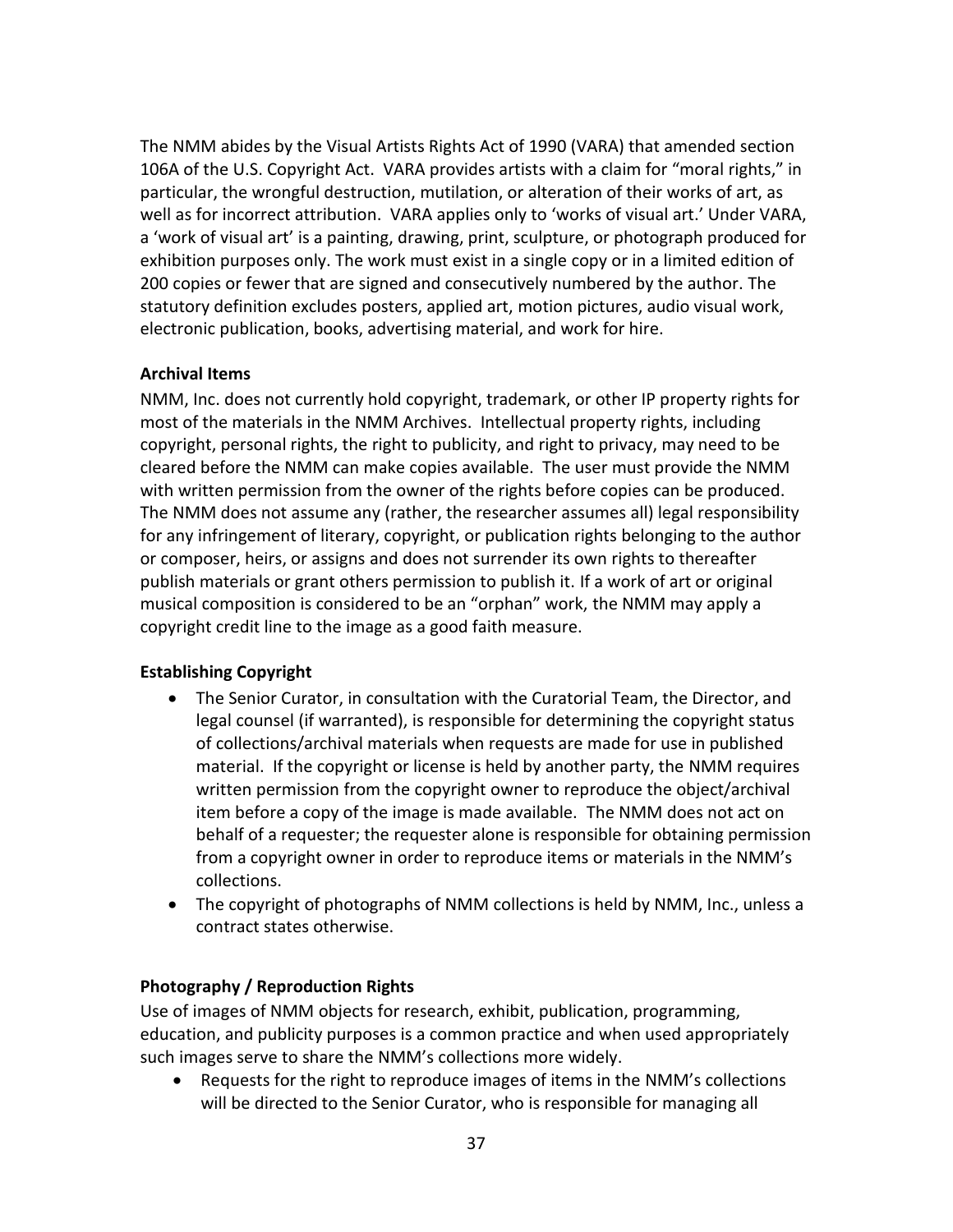requests and permissions for reproduction, including the charging and remittal of fees.

- Individuals and/or organizations are expected to follow the policies and procedures established by the NMM regarding applications and conditions of use, including payment of fees, if applicable.
- Photography by the public of NMM's collections on display is allowed. Such photography may only be used for personal study and sharing on social media. However, public photography may not be used for publication without written permission from the NMM.
- If a professional photographer other than the NMM's photographer or news media photographers takes images for a print, electronic, or any other type of publication, then all images shall become the property of NMM, Inc., unless otherwise negotiated. The NMM and the name of the photographer must be credited in every instance where photographs or any other reproductions of instruments in the NMM's collections/archive are used.

#### **Electronic Uses**

Text and image files, audio and video clips, and other content on the NMM's website or other virtual NMM publications are the property of NMM, Inc. and may be protected by copyright and other restrictions as well. Copyrights and other proprietary rights in the content and design of the NMM website may also be owned by individuals and entities other than, and in addition to, the NMM and the University of South Dakota. The NMM expressly prohibits the copying of any protected materials on its website, except for the purposes of fair use as defined in the copyright law as described below.

#### **Fair Use**

"Fair use" refers to the legal right of individuals to use copyrighted materials for certain purposes without infringing on the copyright protections associated with those items. Section 107 of the U.S. Copyright Act outlines four factors that must be considered when determining whether or not a specific use of a work is protected under fair use. Below is the actual text of Section 107 that lists these factors:

Notwithstanding the provisions of sections 106 and 106A, the fair use of a copyrighted work, including such use by reproduction in copies or phonorecords or by any other means specified by that section, for purposes such as criticism, comment, news reporting, teaching (including multiple copies for classroom use), scholarship, or research, is not an infringement of copyright. In determining whether the use made of a work in any particular case is a fair use, the factors to be considered shall include:

1. The purpose and character of the use, including whether such use is of a commercial nature or is for non-profit educational purposes.

2. The nature of the copyrighted work.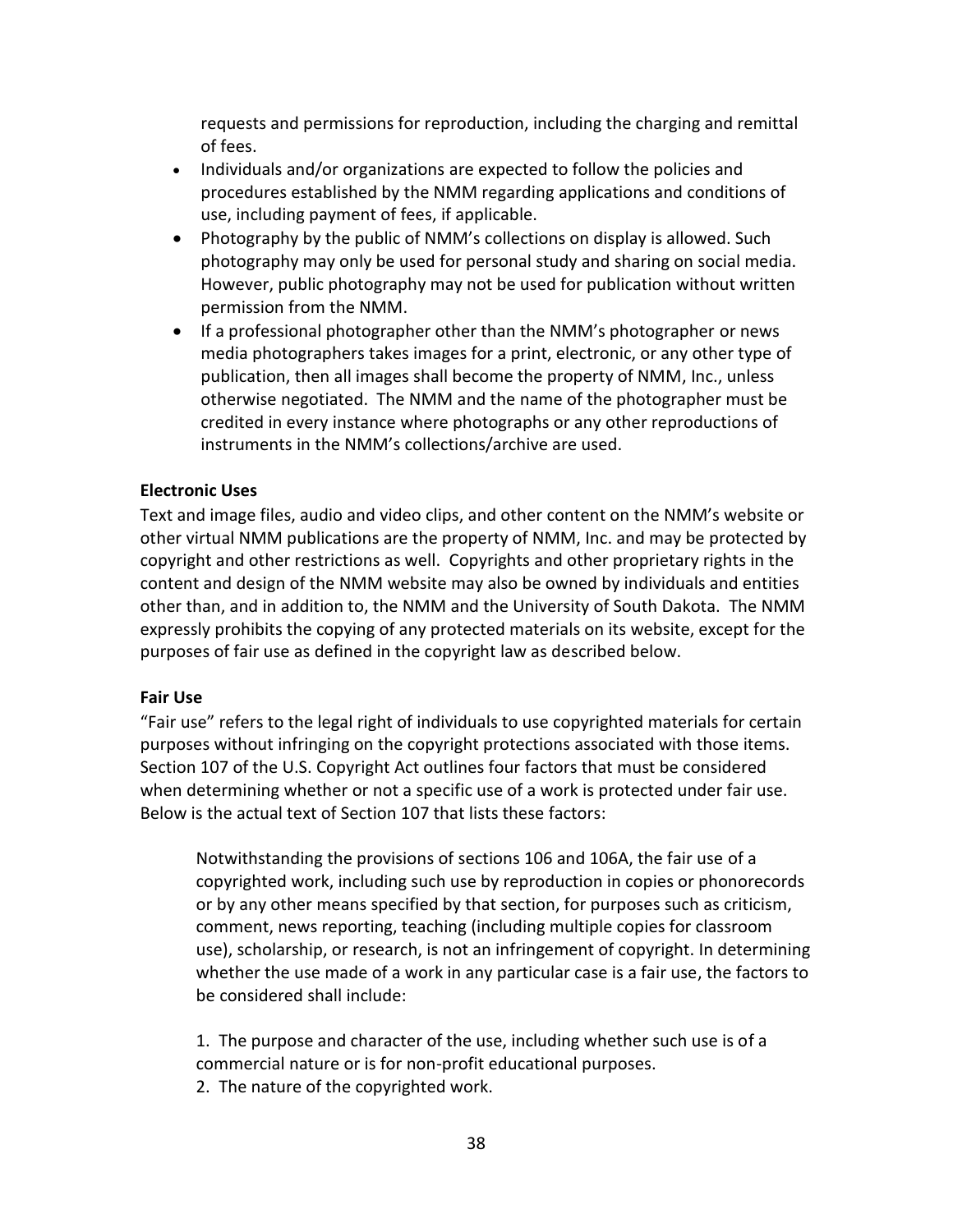3. The amount and substantiality of the portion used in relation to the copyrighted work as a whole.

4. The effect of the use upon the potential market for or value of the copyrighted work.

The fact that a work is unpublished shall not itself bar a finding of fair use if such finding is made upon consideration of all the above factors.

#### **Liability Disclaimer**

Use by others of the text, images, or content of the NMM's collections or website may constitute an infringement of copyright, trademark, patent, trade secret, publicity, privacy, or related rights of third parties not affiliated with the NMM. The NMM is not liable for any such infringement.

#### **Digital Millennium Copyright Act**

Claims of copyright infringement regarding content on the NMM's website must be presented in writing and addressed to the Senior Curator. All claims will be forwarded to the NMM's legal counsel for review.